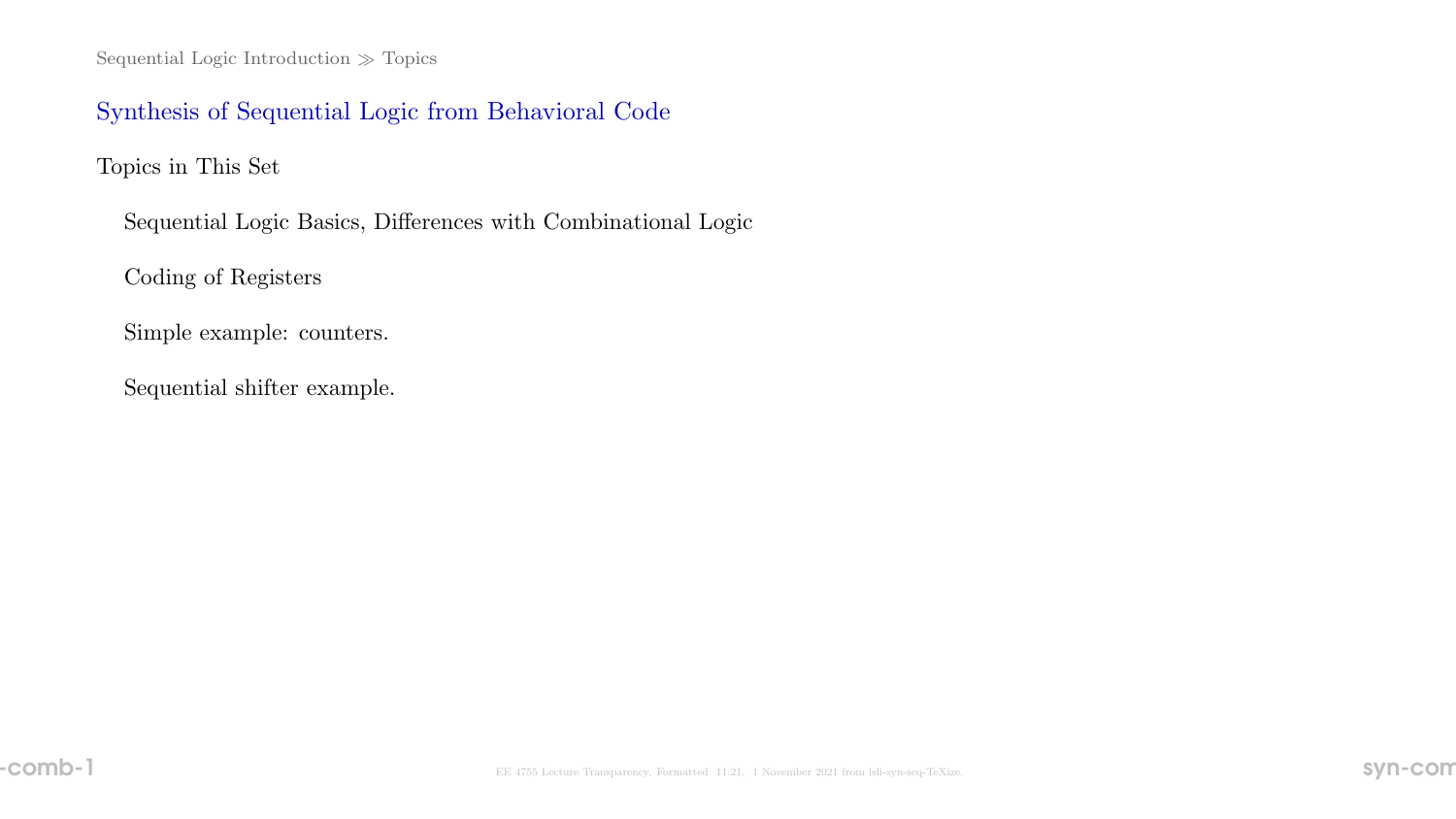## Sequential v. Combinational Logic

It's all about the flip-flop.

Storage devices are the distinguishing feature . . . . . . that differentiate combinational and sequential logic.

## Combinational Logic

Outputs only depend on current inputs.

No flip-flops, registers, or other devices that have state.

## Sequential Logic

Outputs depend on current and past input.

Has state. Typically state kept by flip-flops and/or registers.

State changes usually synchronized with a clock.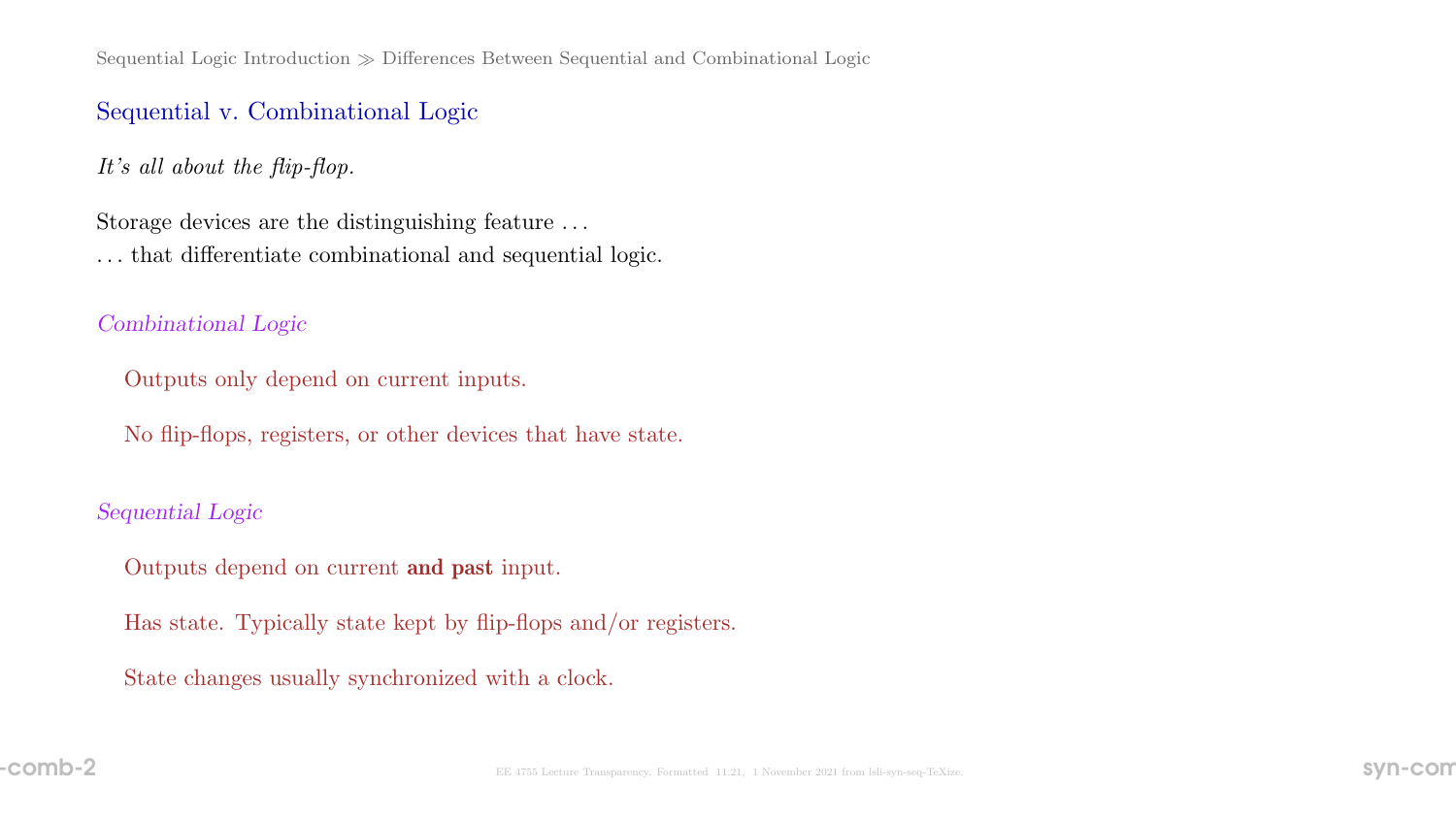## Why sequential logic is so much harder than combinational logic.

Inference: There isn't an operator that synthesizes to a flip-flop  $\dots$ . . . as there is, say, with + for addition.

Logic Design: Designs are trickier . . .

- $\ldots$  it's not just what will happen  $\ldots$
- $\ldots$  it's not even just when it will happen  $\ldots$
- . . . but whether this happens before that or after that.

Verilog Subtleties: Those ignorant of Verilog timing may be tormented. . . . . . with seemingly arbitrary errors or behavior.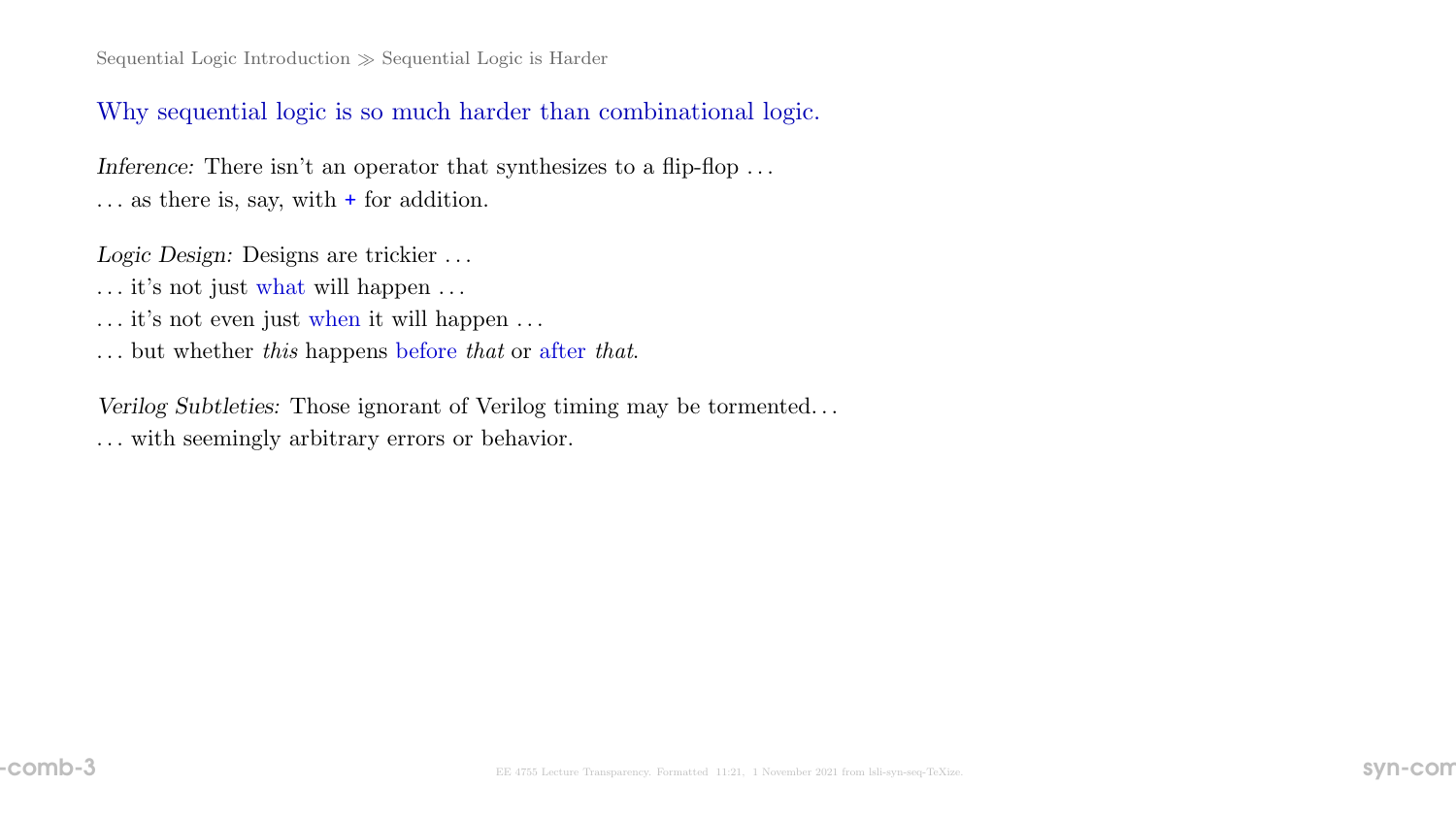Inference of Registers  $\gg$  Genus' Generic Flip-Flop

Inference of Registers

Genus' Generic Flip-Flop: flop.

flop features:

Is positive edge triggered (clk).

Has input **d** and output **q**.

Has asynchronous preset (apre) and clear (alcr).

Has a sync. enable (sena) input.

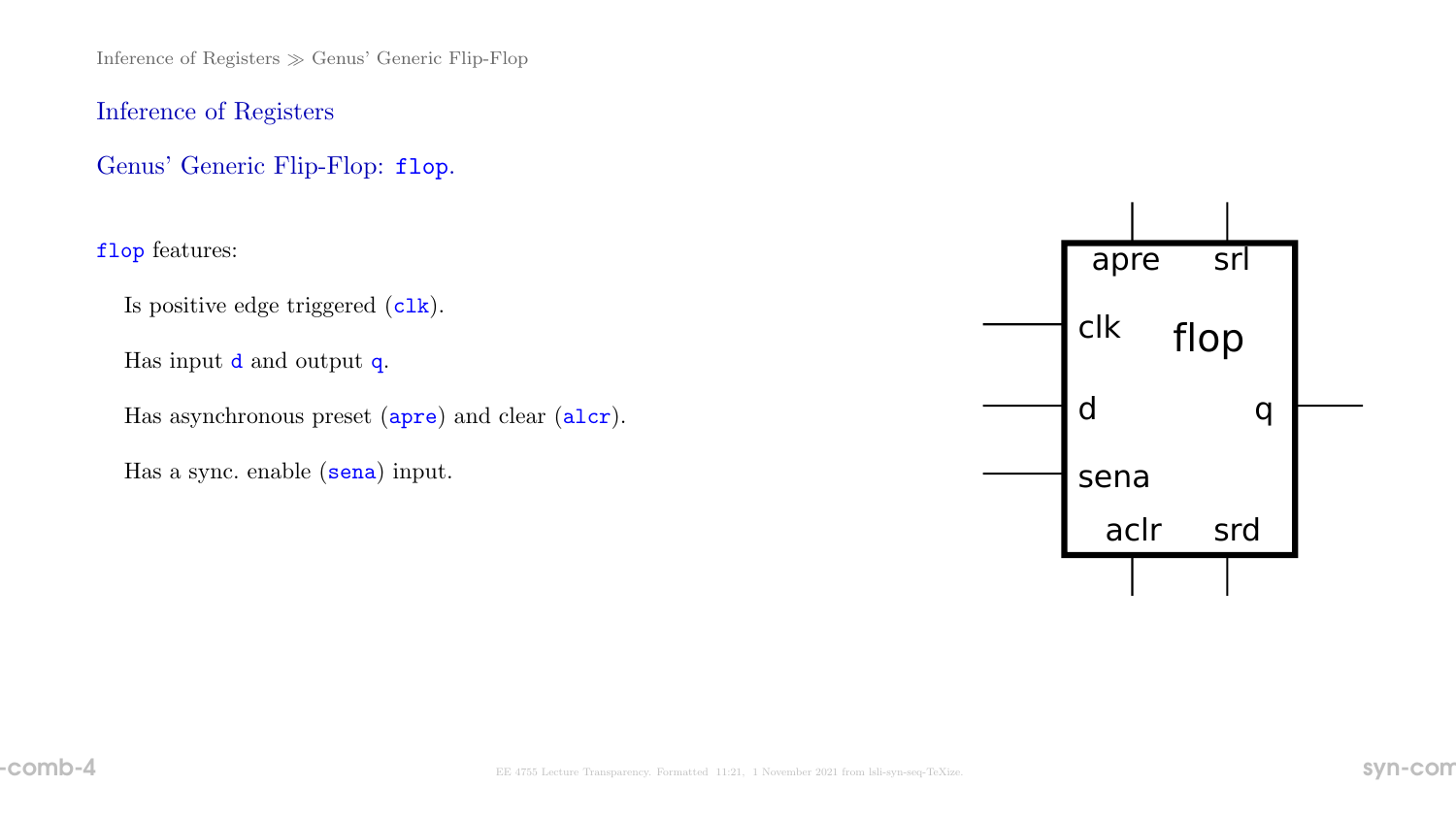## Inference and Technology Mapping

During elaboration flop used for all inferred edge-triggered registers.

During technology mapping flop replaced with registers from technology library.

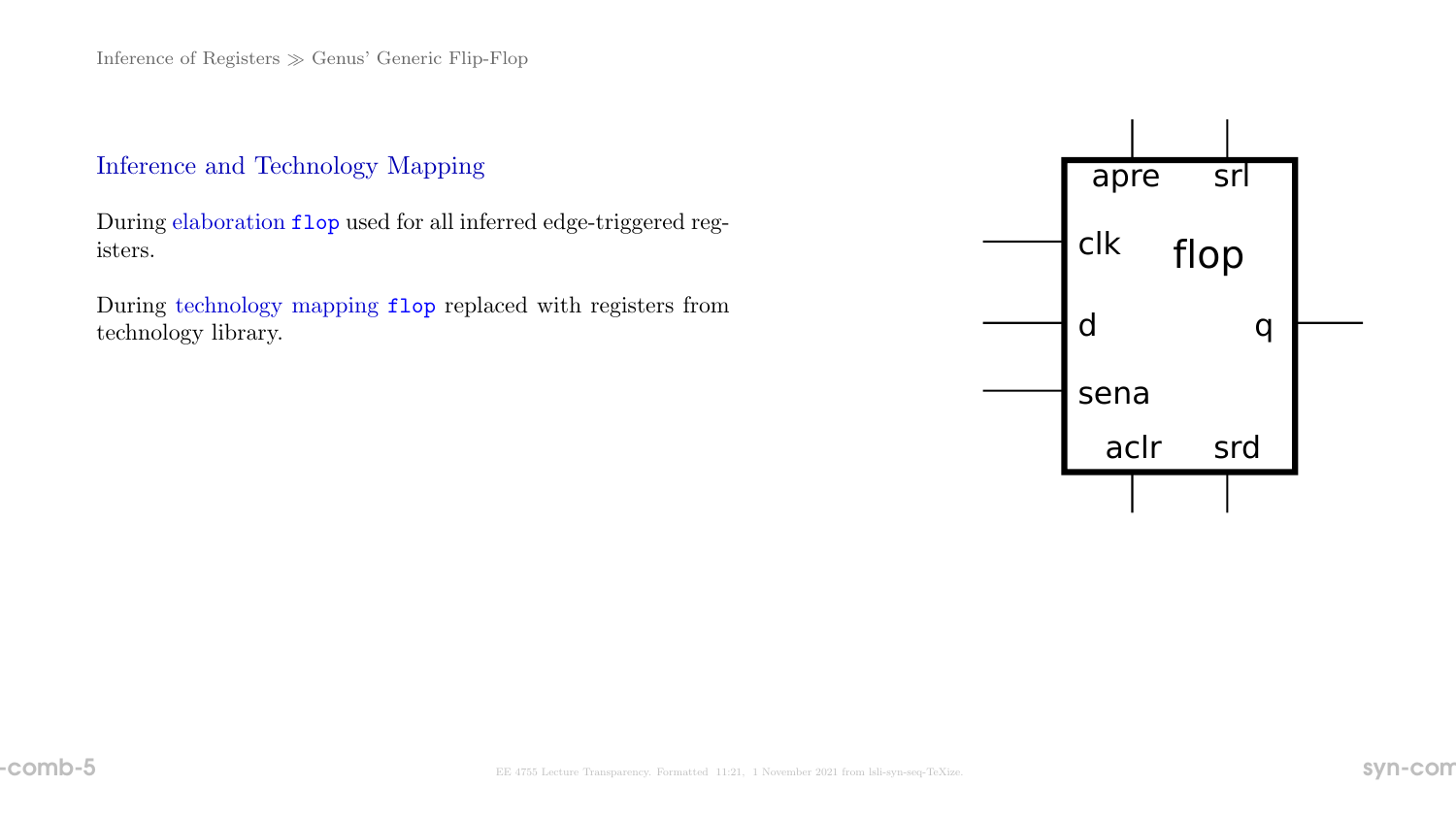Inference of Registers  $\gg$  Classroom Hardware Diagrams

## Classroom Hardware Diagrams

The term register will be used for one or more flip-flops.

For inferred and optimized hardware. . .

. . . will use streamlined diagrams, omitting unused inputs:





 $\longrightarrow$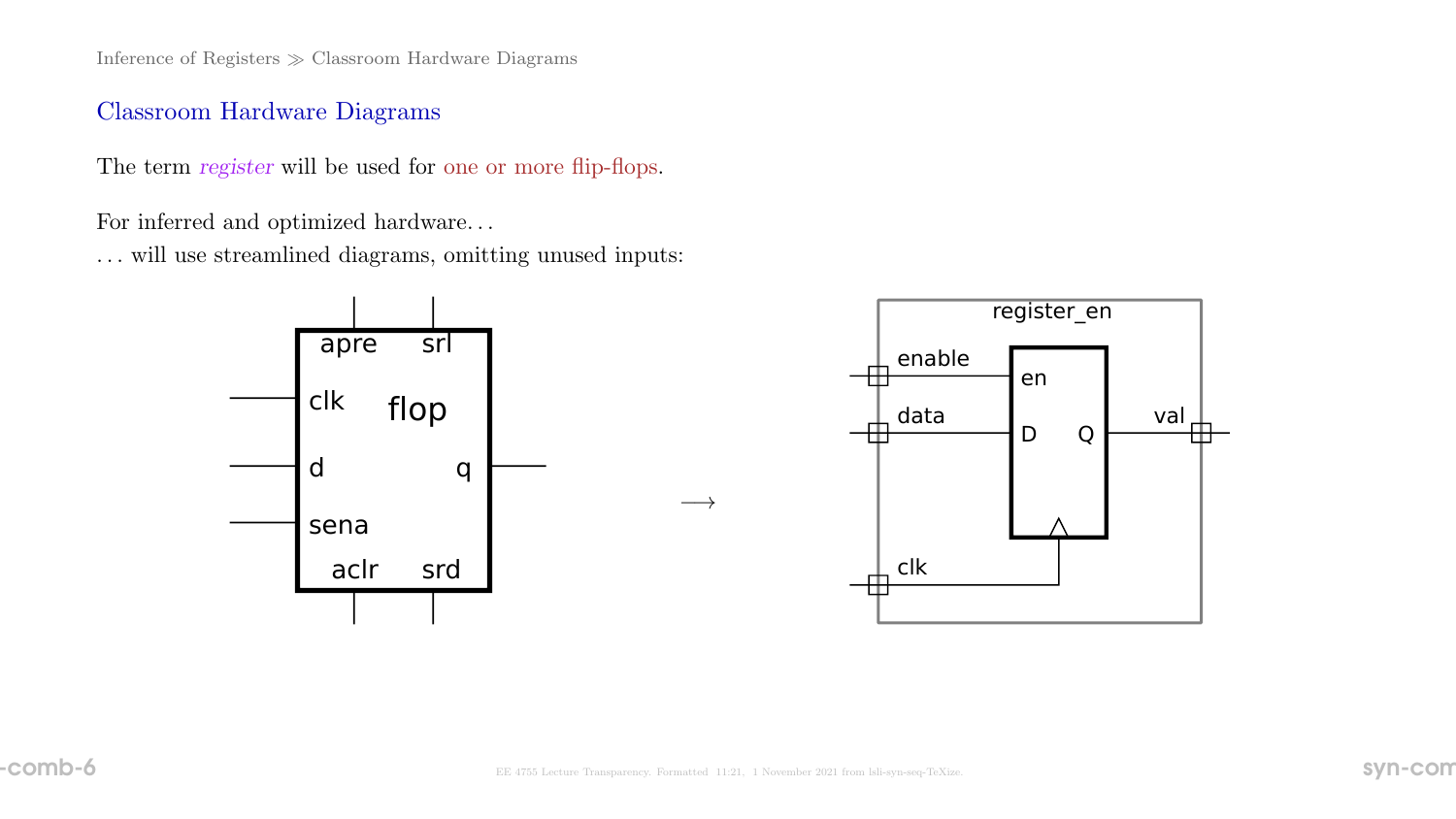Inference of Registers  $\gg$  Edge-Triggered Flip-Flop Inference  $\gg$  Inference Review

## Edge-Triggered Flip-Flop Inference

### Inference

Selecting a hardware component corresponding to a piece of Verilog behavioral code.

Performed by a synthesis program.

Relationship between behavioral Verilog and inferred hardware . . .

- . . . is determined by the synthesis program. . .
- . . . not by the Verilog standard or any other standard document.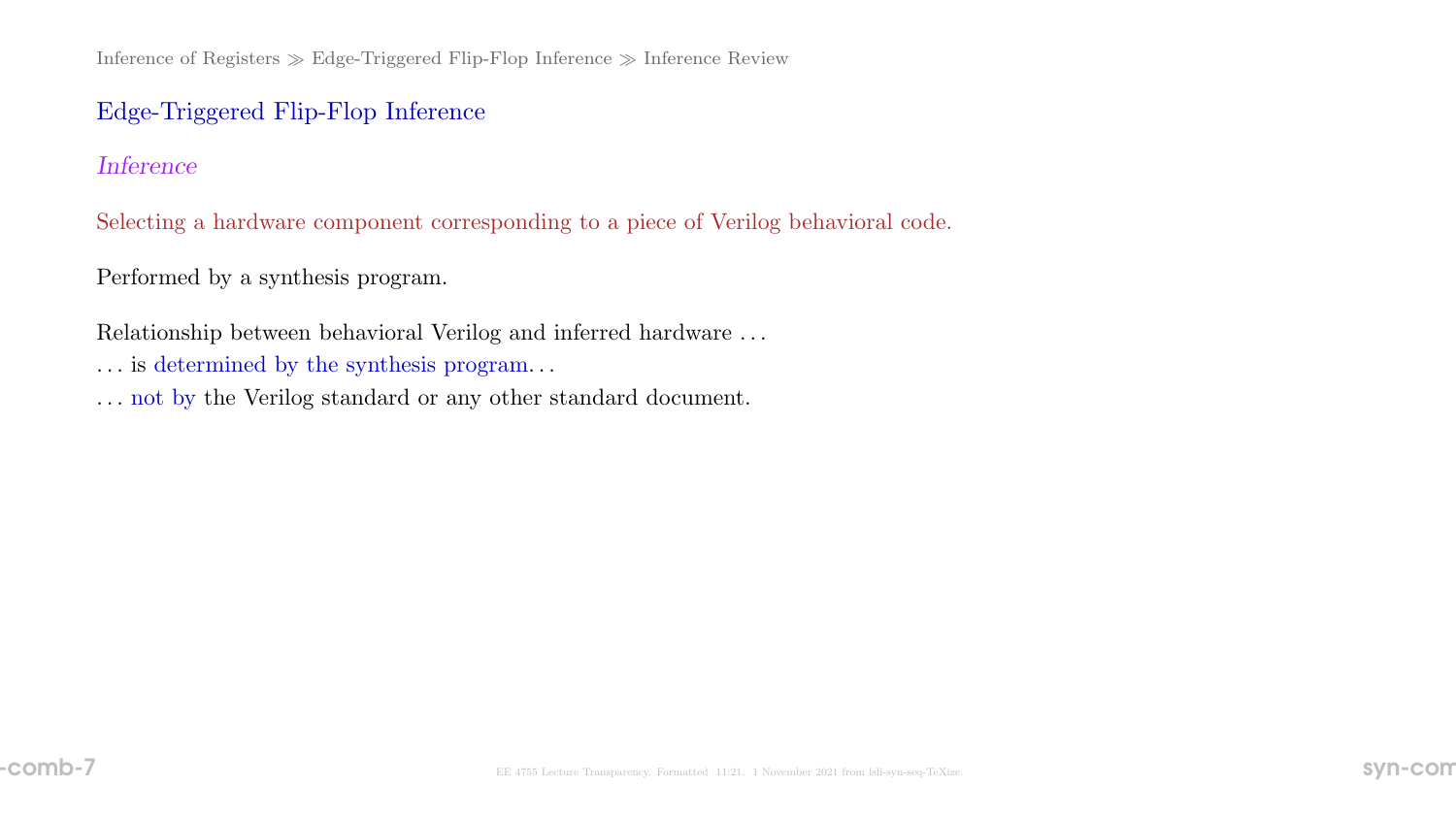Inference of Registers  $\gg$  Edge-Triggered Flip-Flop Inference  $\gg$  Rules

### Edge-Triggered Flip-Flop Inference Rules

### These Inference Rules

#### Based on Cadence Genus

Reference: Genus HDL Modeling Guide Version 19.1, May 2019.

## For inference of edge-triggered register R clocked by  $c1k$ :

- **R** must be a variable type.
- R must be assigned in exactly one always block . . . ... and must be either consistently blocking  $(R=x; ) \dots$ ... or consistently non-blocking  $(R \le x)$ .
- The always block must start with always or always ff.
- The always must be followed by an event control of the form  $\mathcal{Q}(\mathbf{posedge} \text{ c} \mathbf{lk}, \dots)$ .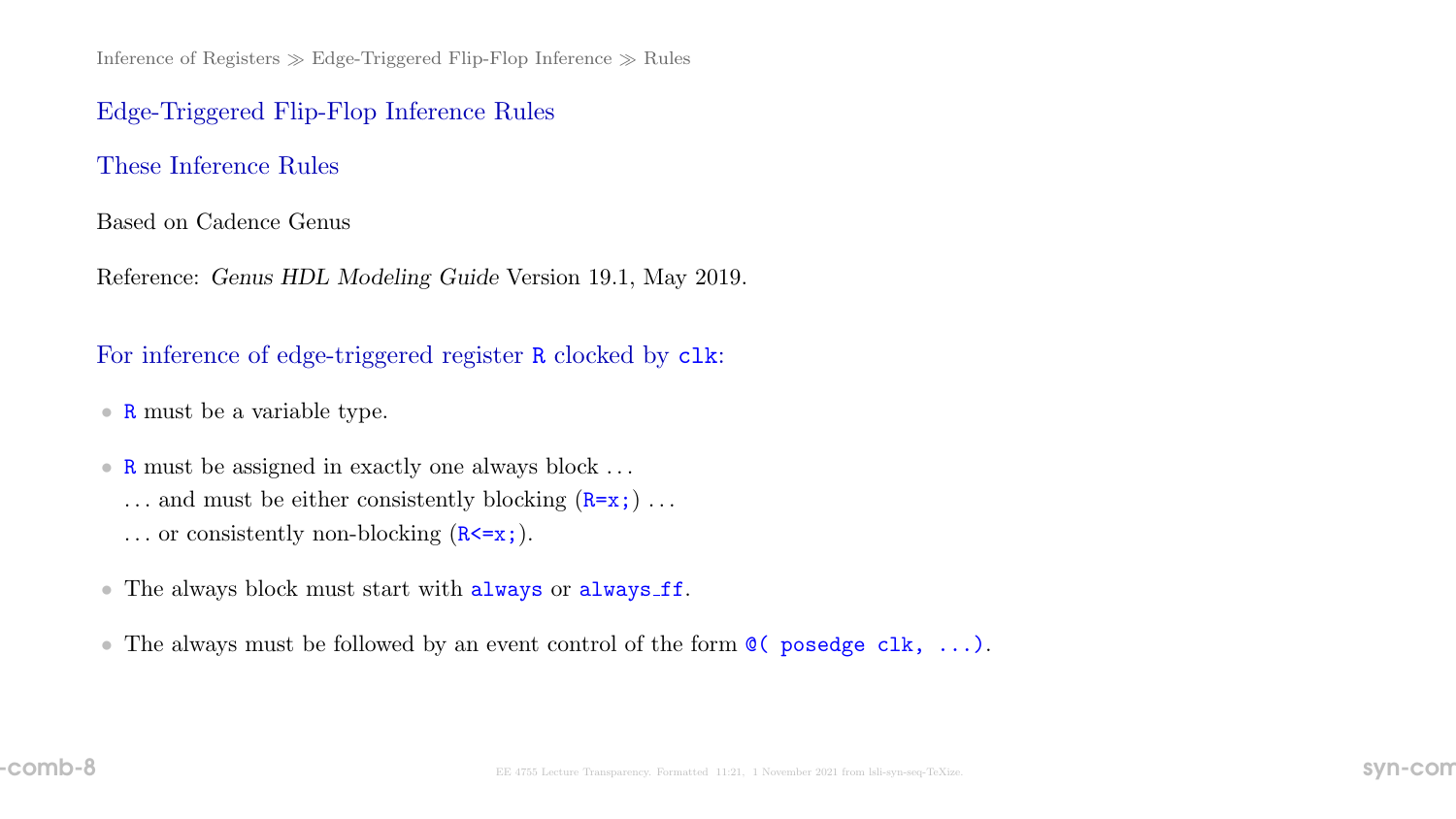Inference of Registers  $\gg$  Coding Common Edge-Triggered Registers  $\gg$  Simple

```
Simple Edge-Triggered Register
```

```
module register
  #( int width = 16 )
   ( output logic [width-1:0] val,
     input uwire [width-1:0] data,
     input uwire clk );
```

```
always_ff @( posedge clk ) val <= data;
endmodule
```


clk

data 7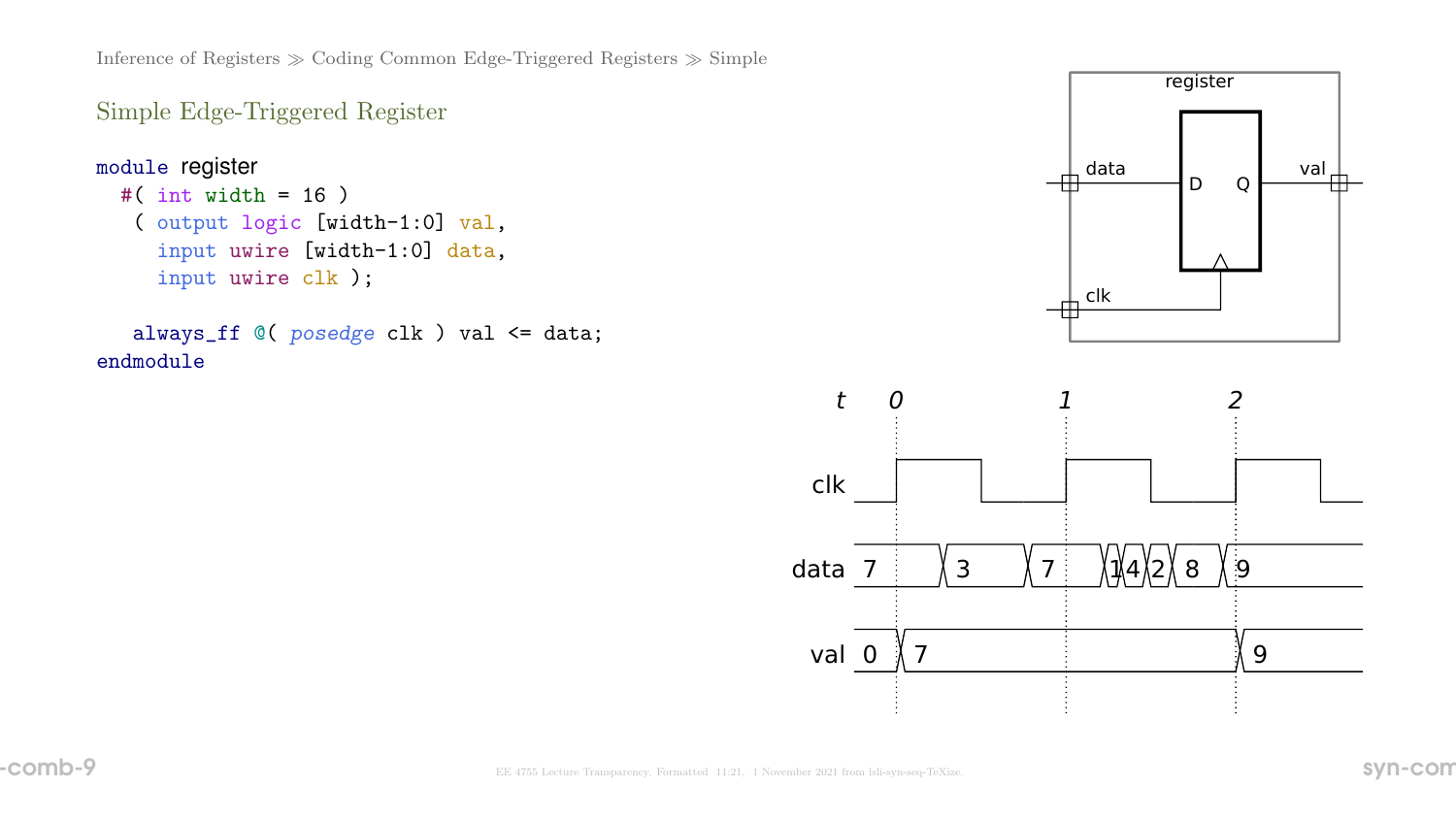```
Register with Enable
```

```
module register_en
  #( int width = 16 )
   ( output logic [width-1:0] val,
     input uwire enable,
     input uwire [width-1:0] data,
     input uwire clk );
```

```
always_ff @( posedge clk )
 if ( enable ) val <= data;
```
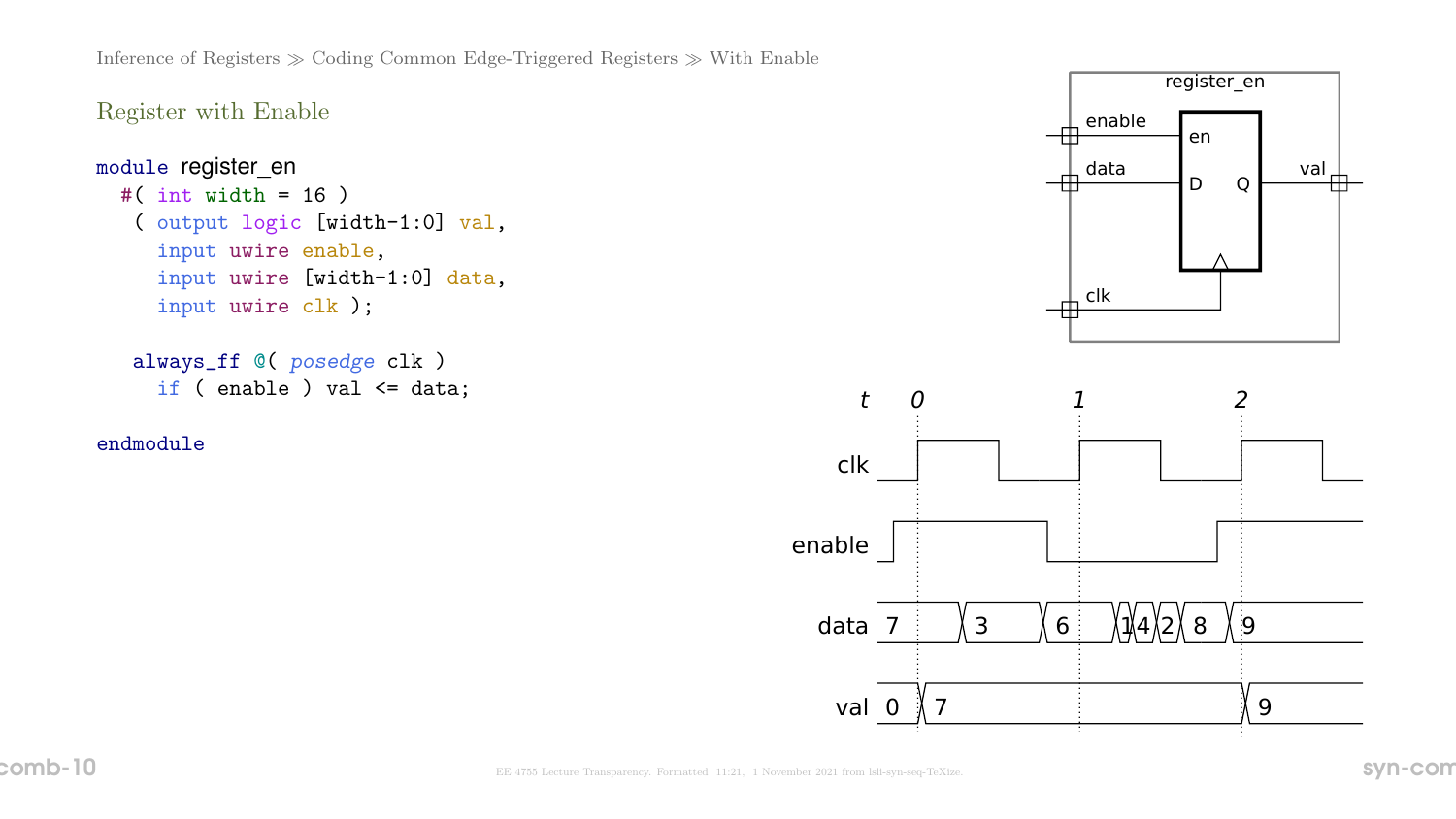Simple Example Circuits: Clocks  $\gg$  Clock with Reset

Clock with Reset

Note multiple c values.



module count\_reset #( int bits = 16 ) ( output logic [bits-1:0] c, input uwire reset, input uwire clk );

always\_ff  $@($  posedge clk  $)$  if ( reset ) c <= 0; else c <= c + 1;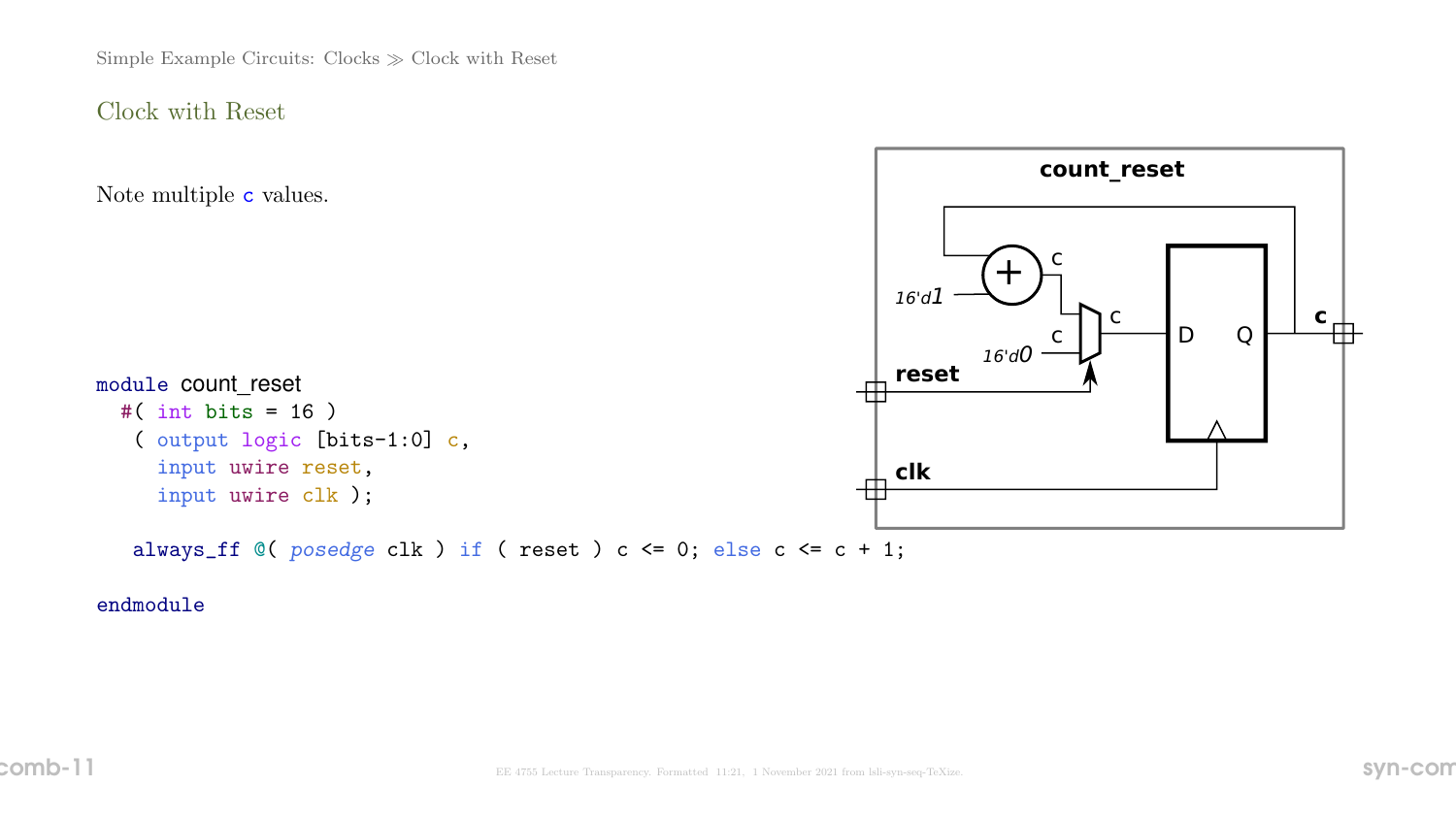# Threshold Output

```
module count_thd
  #( int bits = 16 )
   ( output logic [bits-1:0] c,
     output logic over_th,
     input uwire [bits-1:0] threshold,
     input uwire clk );
   always_ff @( posedge clk )
     begin
        c = c + 1;
        over_th = c > threshold;
```

```
end
endmodule
```


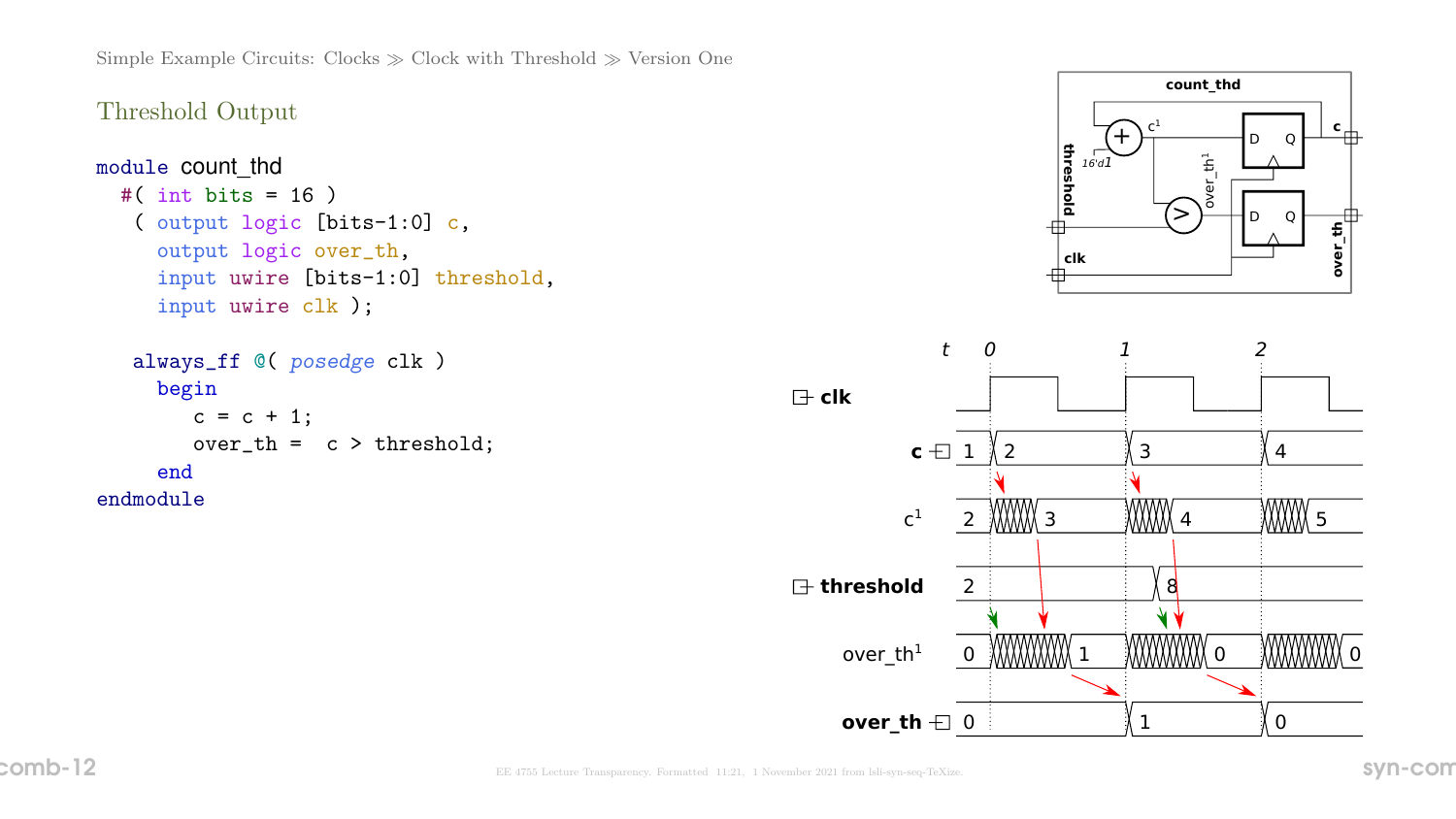Simple Example Circuits: Clocks  $\gg$  Clock with Threshold  $\gg$  Version One's Problems

Two Issues:

Critical path through adder/comparison unit.

Do we really want a flip-flop for over\_th?



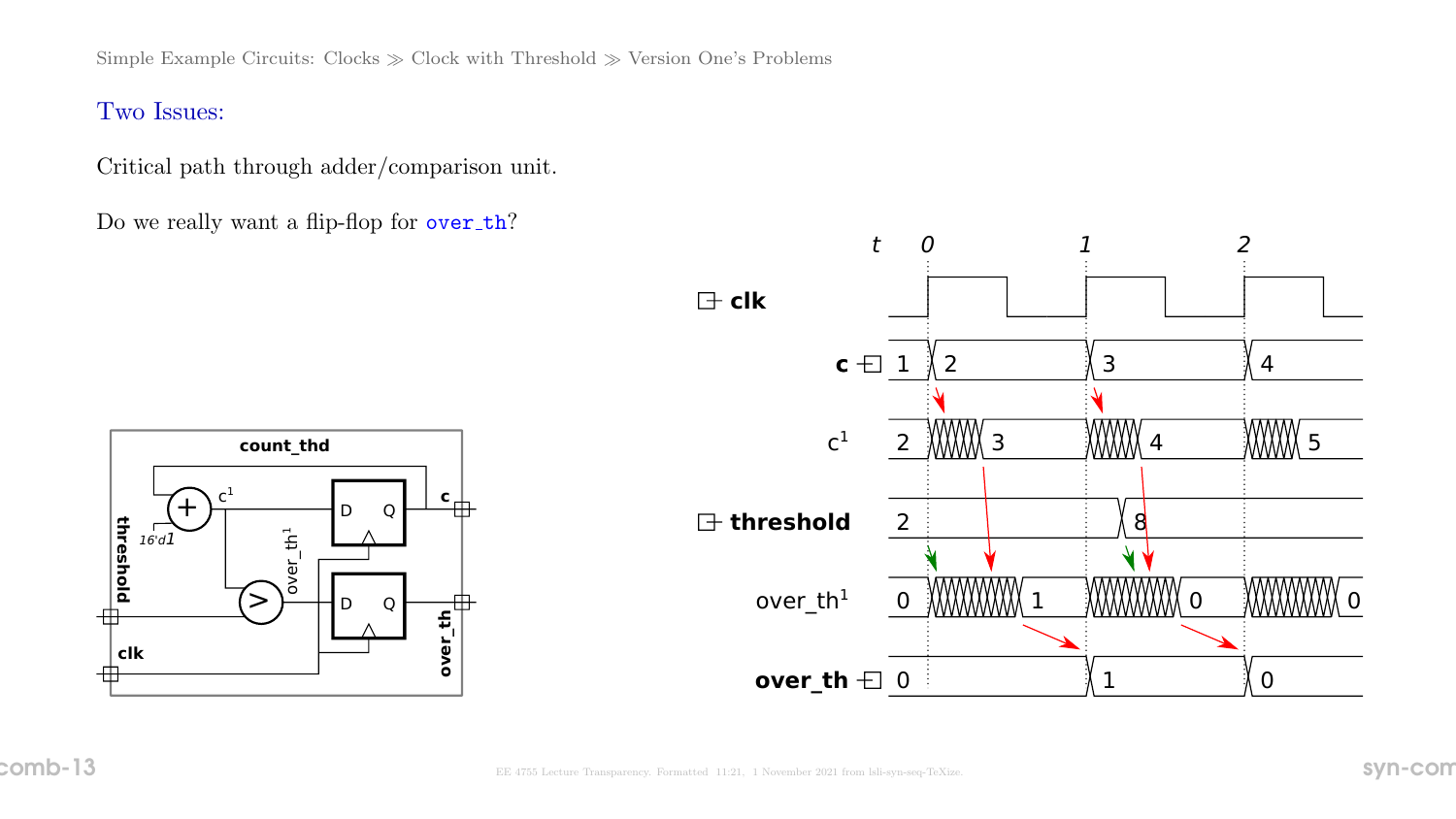Fix critical path issue.

```
module count_thd_alt2
  #( int bits = 16 )
   ( output logic [bits-1:0] c,
     output logic over_th,
     input uwire [bits-1:0] threshold,
     input uwire clk );
   always_ff @( posedge clk )
     begin
        over_th = c > threshold;c = c + 1;
     end
```
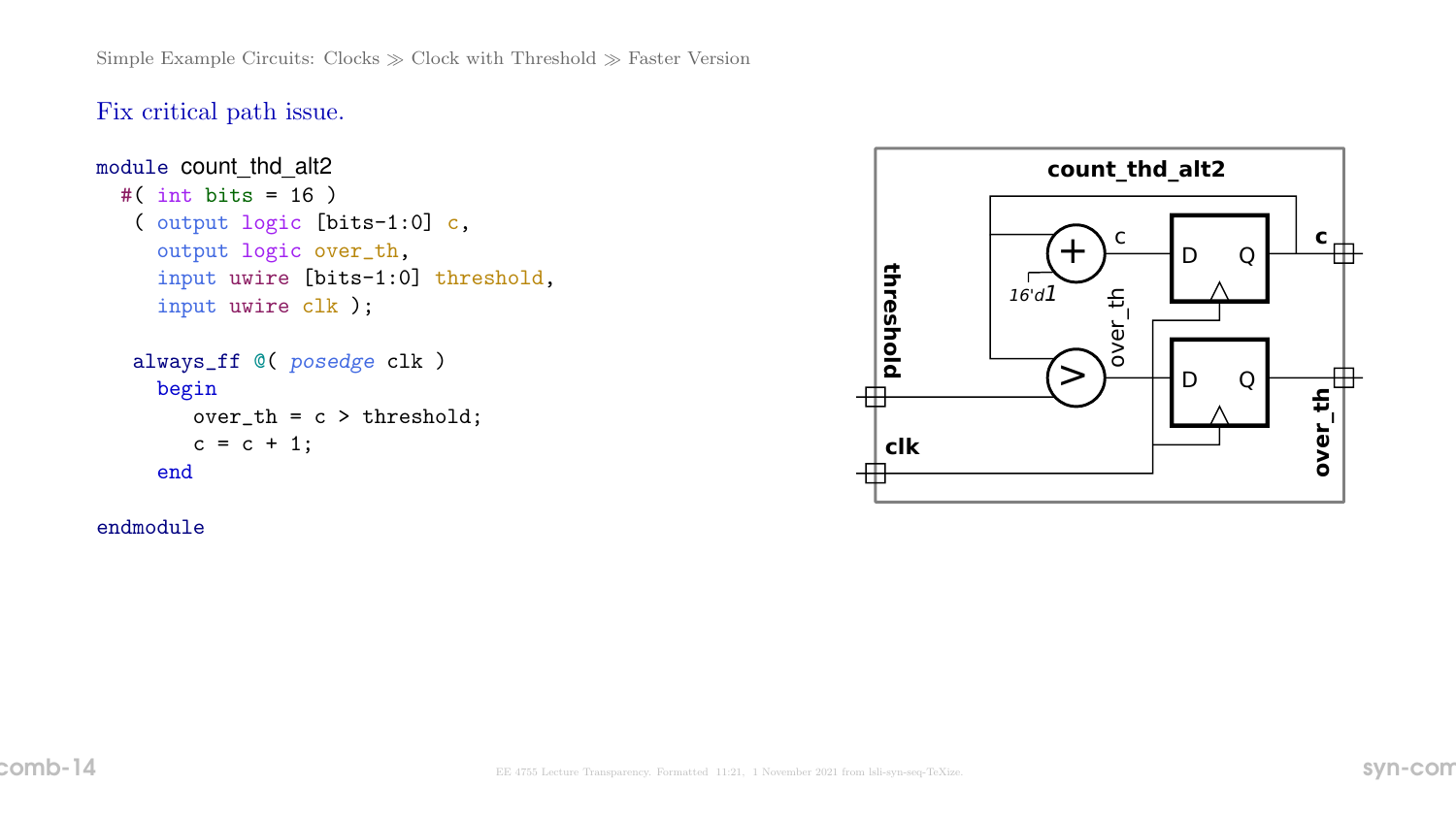React any time to threshold, not just at positive edge.

```
module count_thd_alt
  #( int bits = 16 )
   ( output logic [bits-1:0] c,
     output logic over_th,
     input uwire [bits-1:0] threshold,
     input uwire clk );
```

```
always_ff @( posedge clk ) c <= c + 1;
```

```
always_comb over_th = c > threshold;
```
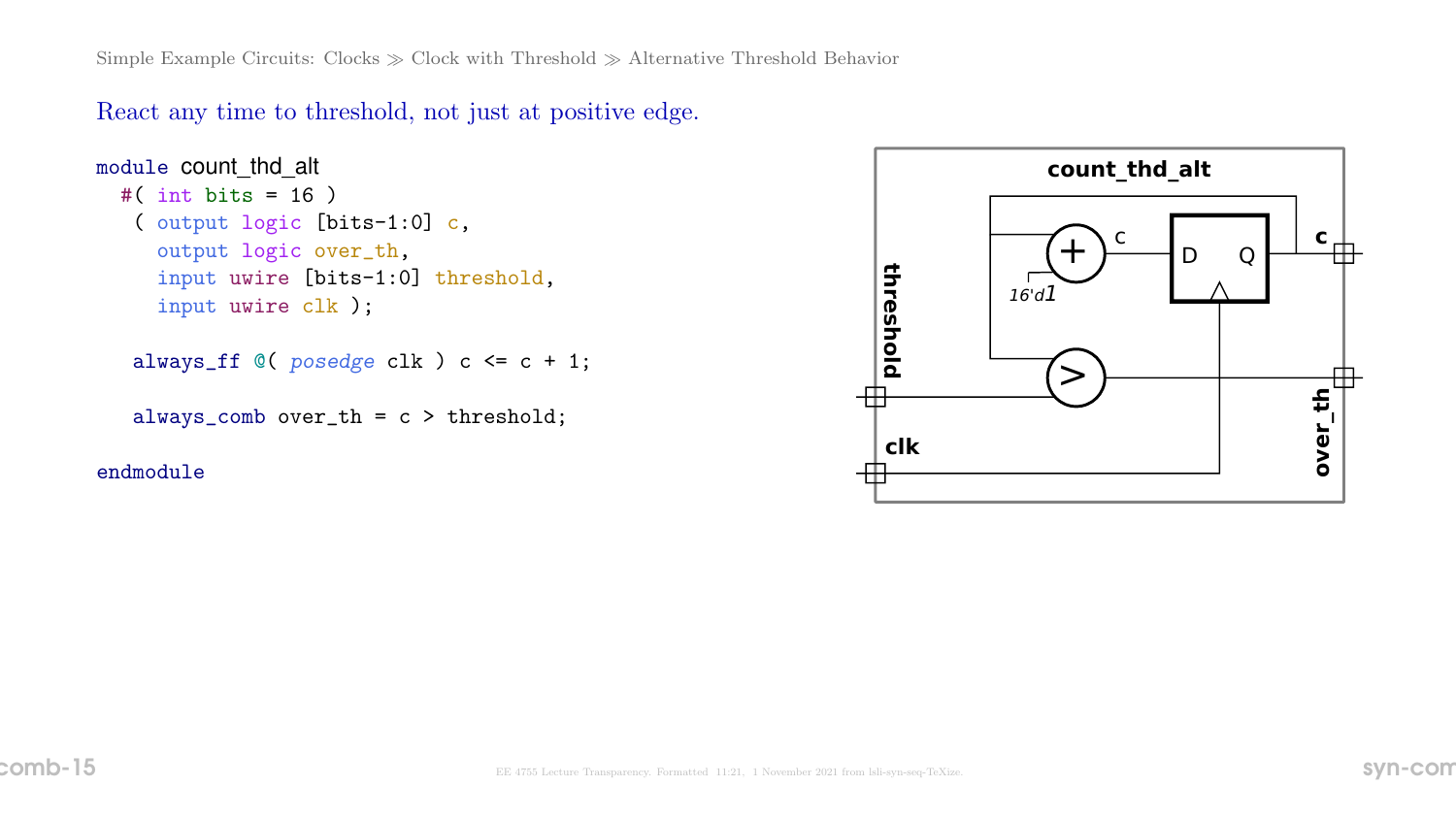## Show inferred logic for the following:

```
module misc #( int n = 8 )
   ( output logic [n-1:0] a, g, e,
     input uwire [n-1:0] b, c, j, f,
     input uwire clk );
   logic [n-1:0] z;
   always_ff @( posedge clk ) begin
      a \leq b + c; // Note: nonblocking assignment.
      z = a + j;g = z;end
   always_comb begin
      e = a * f;end
```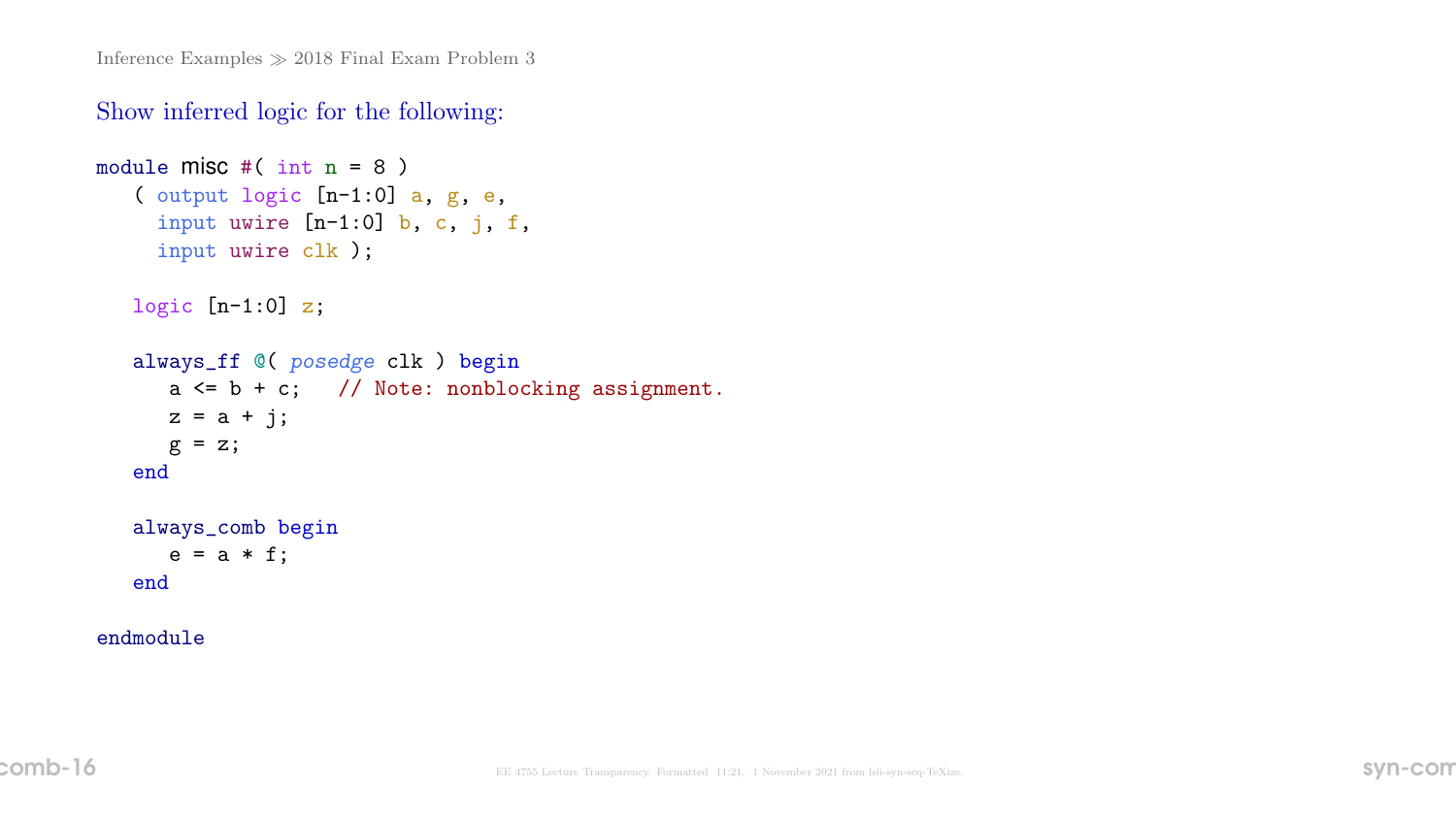# Show inferred logic for the following: (solution)

```
module misc #( int n = 8 )
   ( output logic [n-1:0] a, g, e,
     input uwire [n-1:0] b, c, j, f,
     input uwire clk );
   logic [n-1:0] z;
   always_ff @( posedge clk ) begin
      a \leq b + c; // Note: nonblocking assignment.
      z = a + j;g = z;end
   always_comb begin
      e = a * f;
```


#### endmodule

end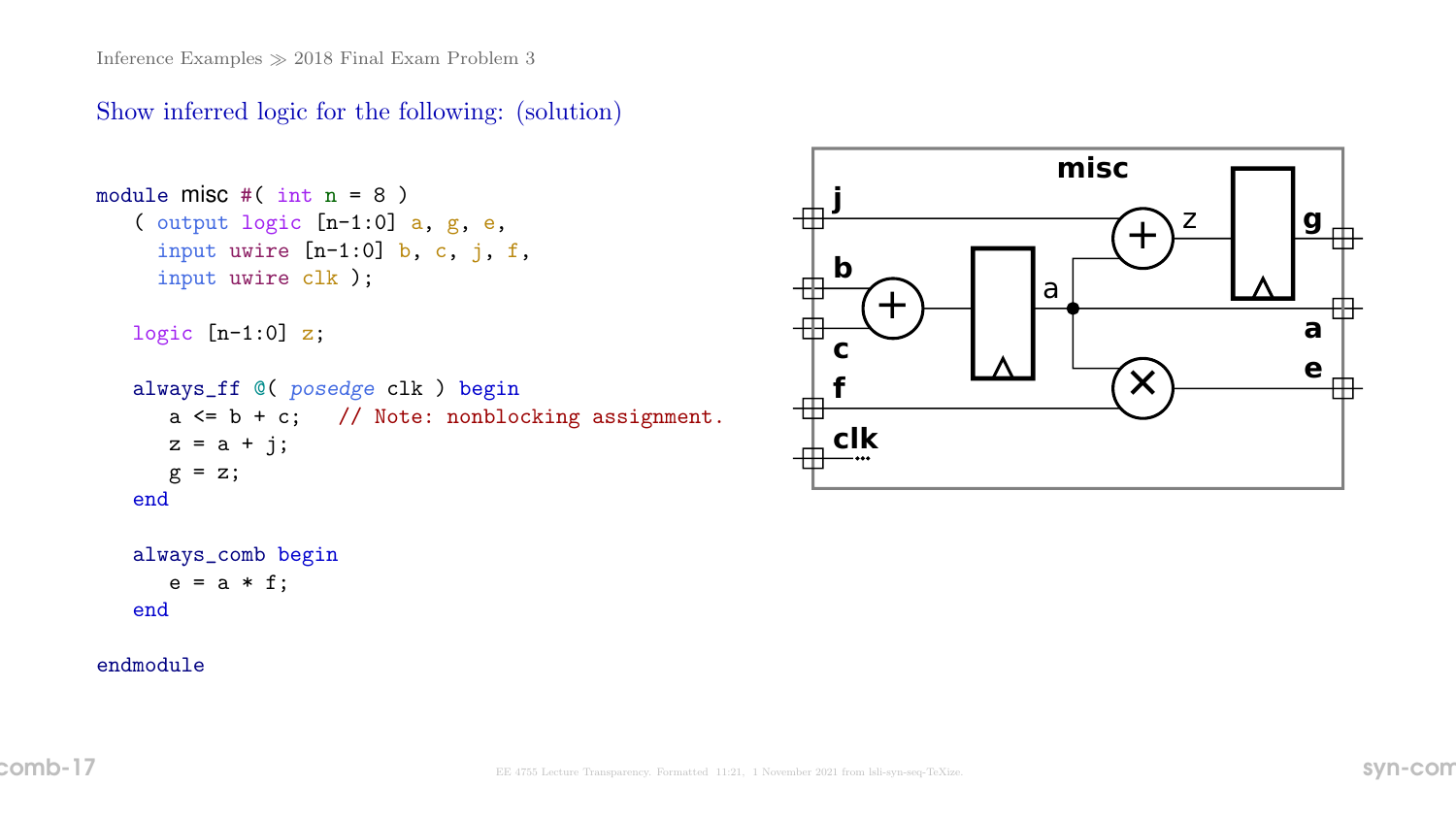Inference Examples  $\gg$  2018 Midterm Exam Problem 2

### Show inferred logic for the following:

```
module regs
 #( int w = 10, int k1 = 20, int k2 = 30)
   ( output logic [w-1:0] y,
     input logic [w-1:0] b, c,
     input uwire clk );
  logic [w-1:0] a, x, z;
   always_ff @( posedge clk ) begin
     a = b + c;
     if (a > k1) x = b + 10;if ( a > k2 ) z = b + x; else z = c - x;
     y = x + z;end
```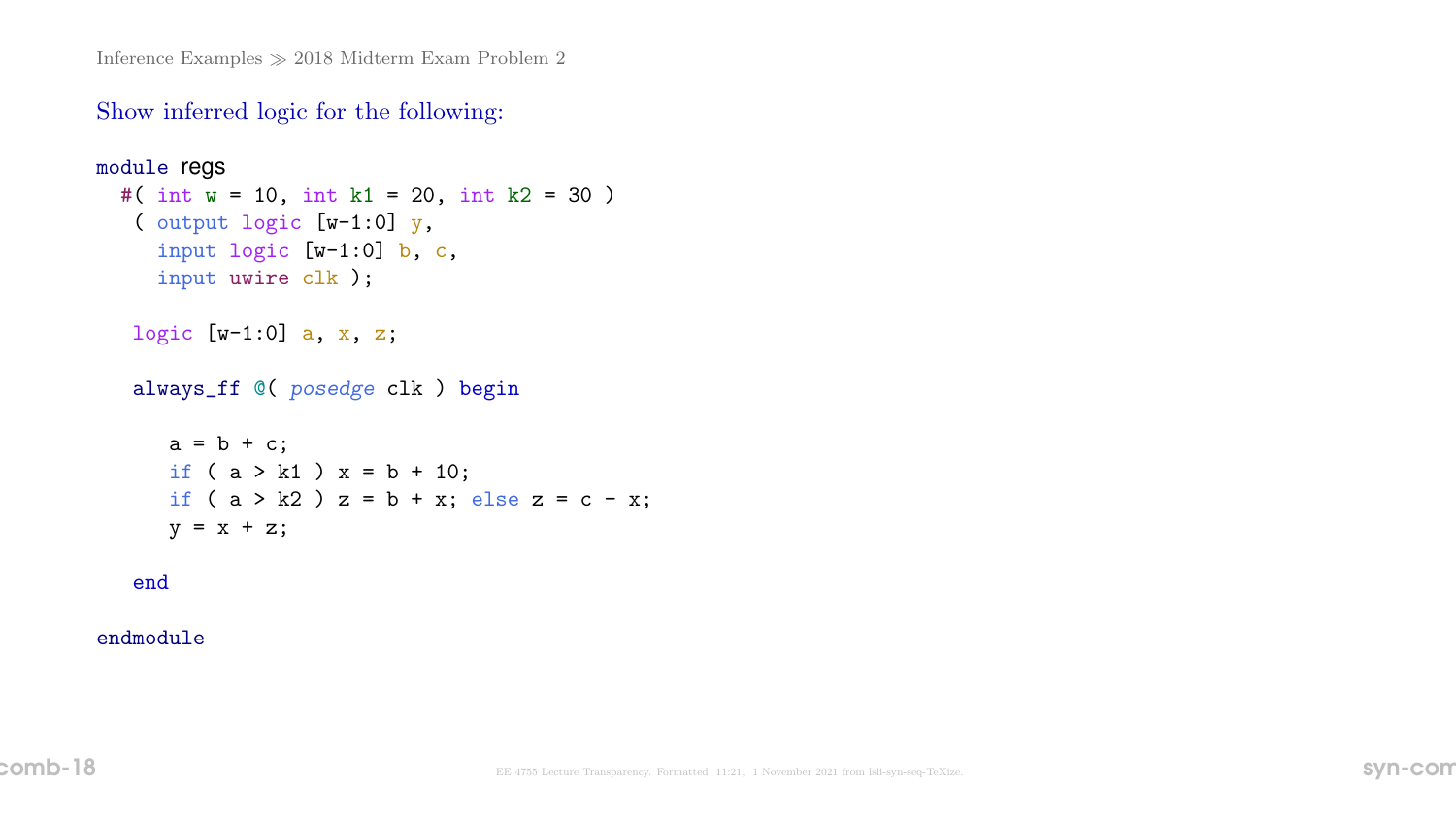## Show inferred logic for the following: (solution)

```
module regs
 #( int w = 10, int k1 = 20, int k2 = 30 )
   ( output logic [w-1:0] y,
     input logic [w-1:0] b, c,
     input uwire clk );
  logic [w-1:0] a, x, z;
   always_ff @( posedge clk ) begin
     a = b + c;
     if (a > k1) x = b + 10;if ( a > k2 ) z = b + x; else z = c - x;
     y = x + z;end
```
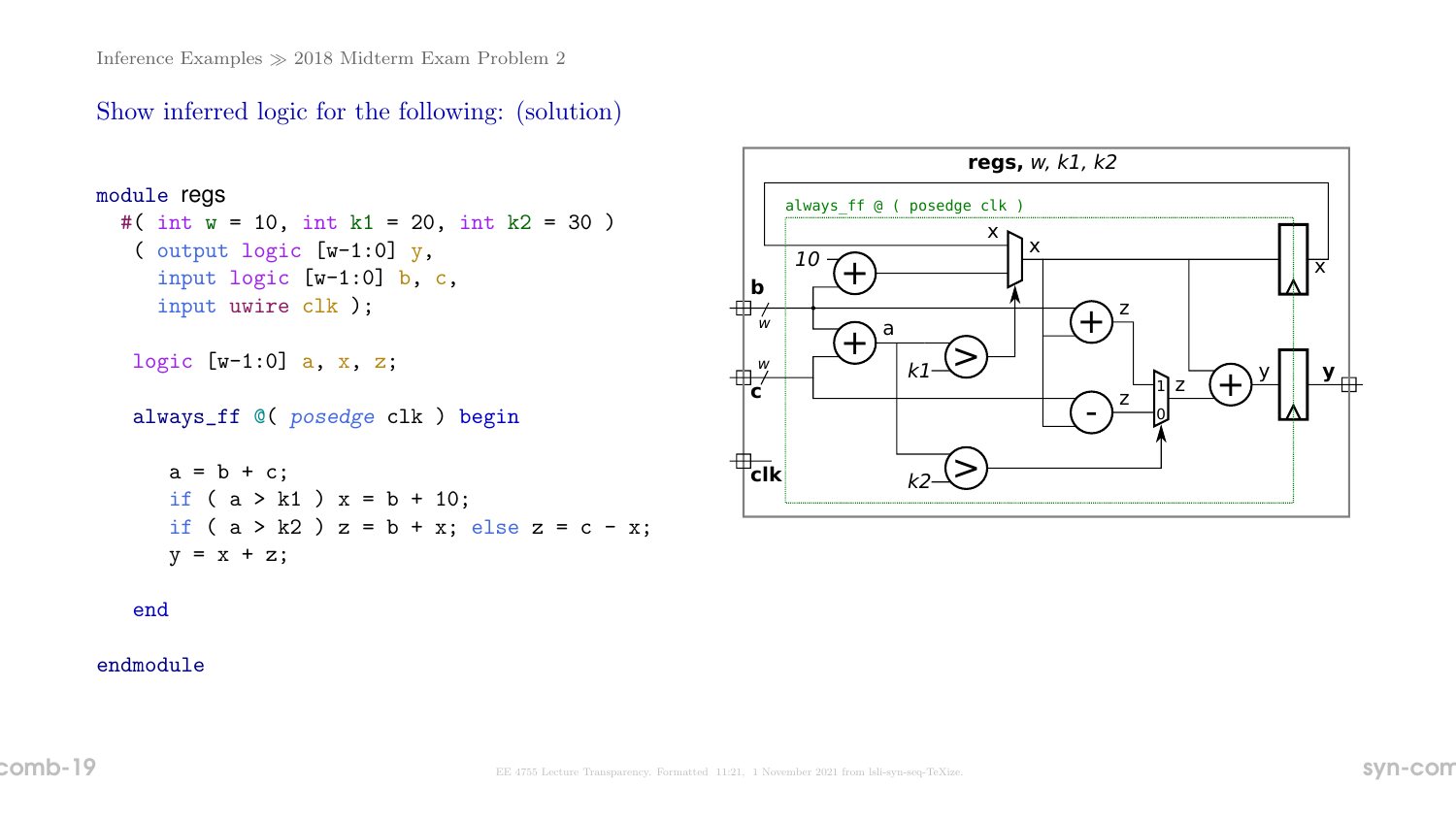Consider the following similar multiply/accumulate modules: module  $\text{mac1 }$  #( int wa = 32, wh = 16) ( output logic [wa-1:0] ao,

```
input uwire [wh-1:0] h, input uwire [wa-1:0] ai,
input uwire clk );
```

```
always_ff @( posedge clk ) ao <= h * ai + ao;
endmodule
```

```
module \text{mac2} #( int wh = 4, wa = 3)
   ( output logic [wa-1:0] ao,
     input uwire [wh-1:0] h, input uwire [wa-1:0] ai,
     input uwire clk );
   logic [wa-1:0] p;
   always_ff @( posedge clk ) begin
      p \leq h * ai;ao \leq p + ao;
   end
```

```
endmodule
```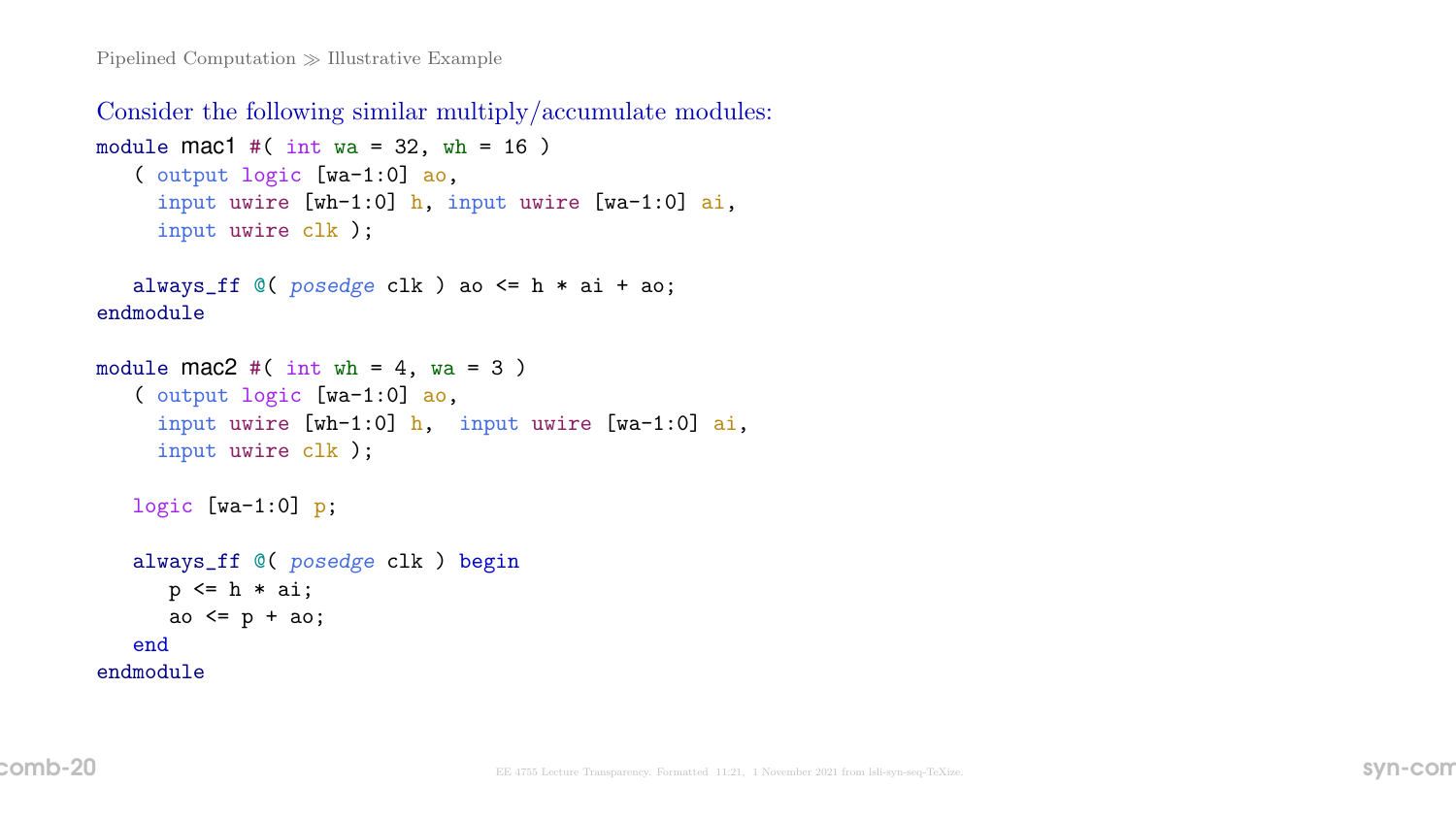Consider the following similar multiply/accumulate modules:

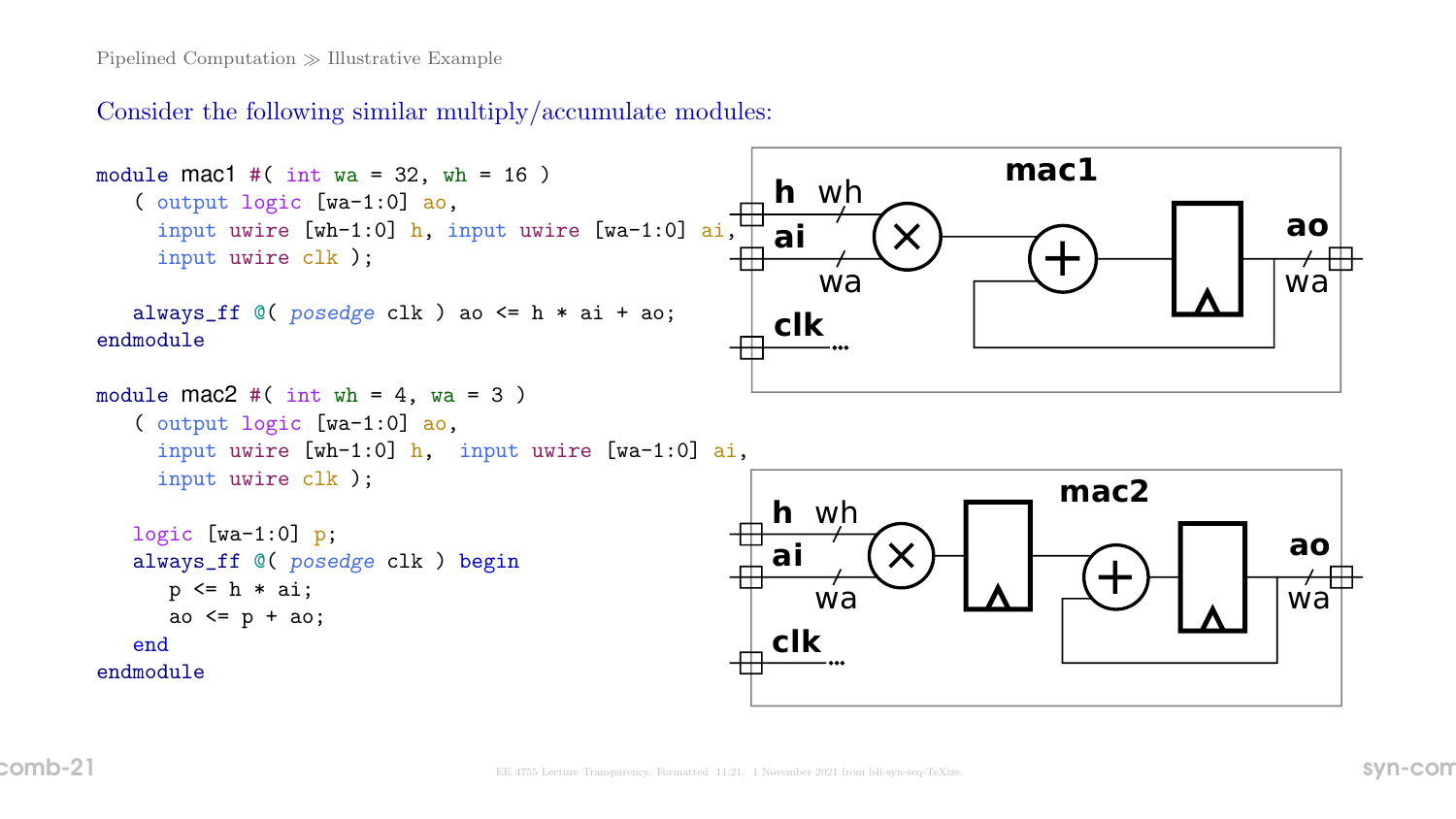### Example: Sequential Shifter

Remember: We can build a  $w$ -bit shifter using  $\dots$ 

 $\ldots$  [lg w]  $2^i$ -bit fixed-amount shifters and 2-input muxen ... ... for *i* ∈ { $2^0, 2^1, 2^2, ..., 2^{\lceil \lg w \rceil - 1}$  }.

Why not use one fixed shifter and use it up to  $w - 1$  times?

Why not use fewer than  $\lceil \lg w \rceil$  shifters and muxen ... . . . but use them multiple times?

We'll start with one fixed shifter.

Idea sketch for sequential shifter.

Pass value through shifter amt times.

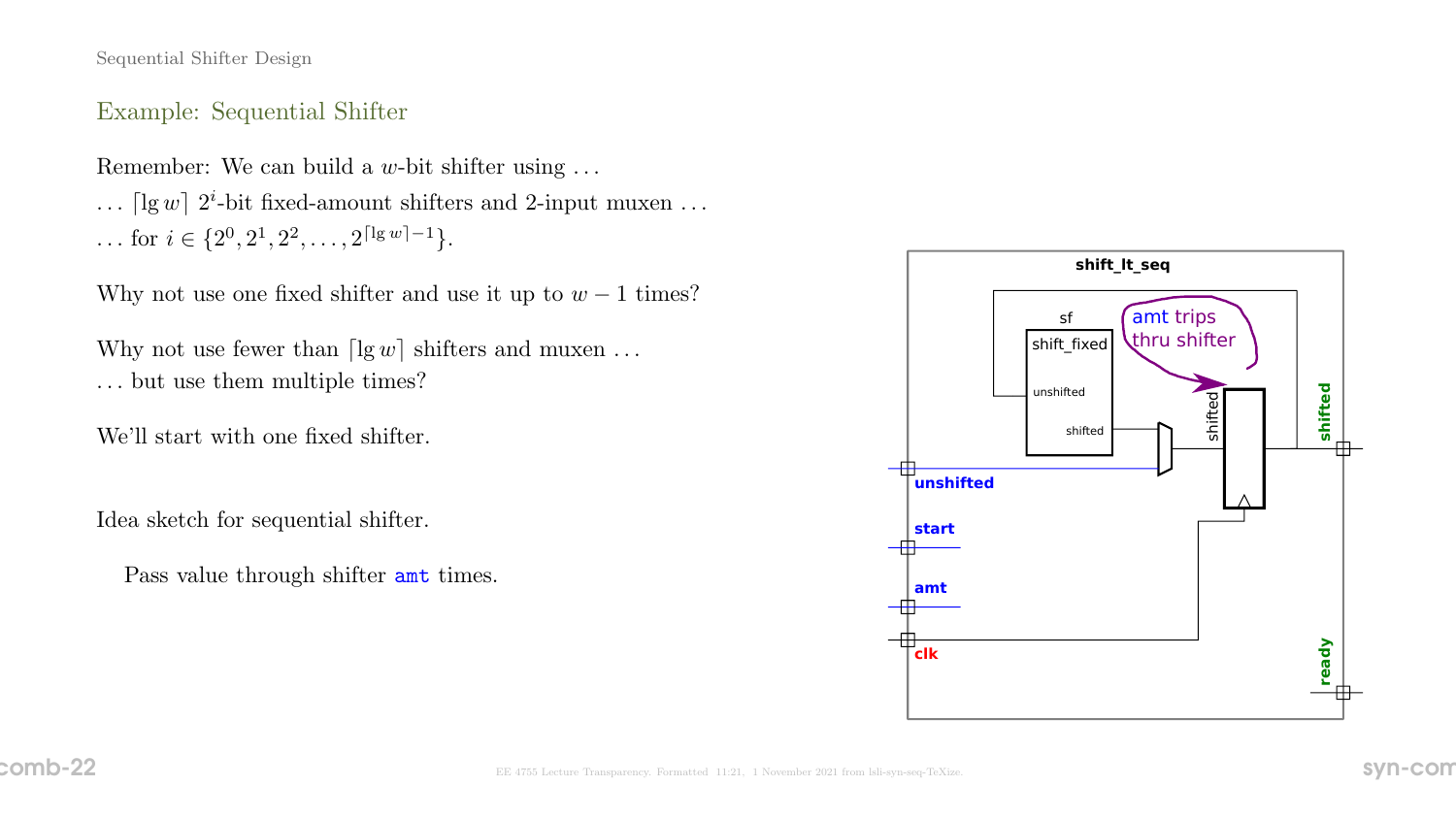# Idea sketch for sequential shifter.



Use register cnt to count number of times.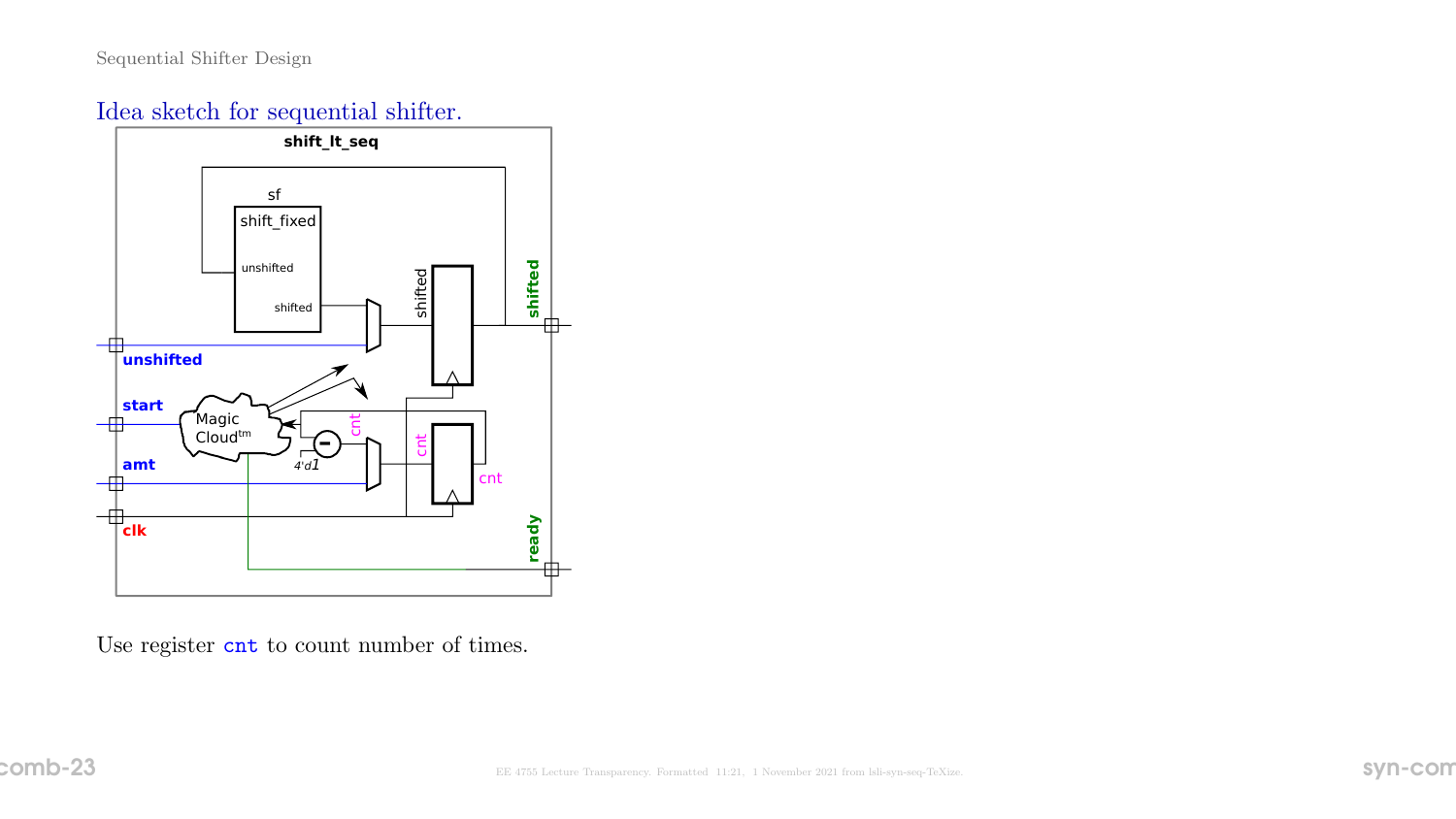- 1: External device provides inputs.
	- Inputs assumed to be available.  $\ldots$ . . . early in clock cycle.

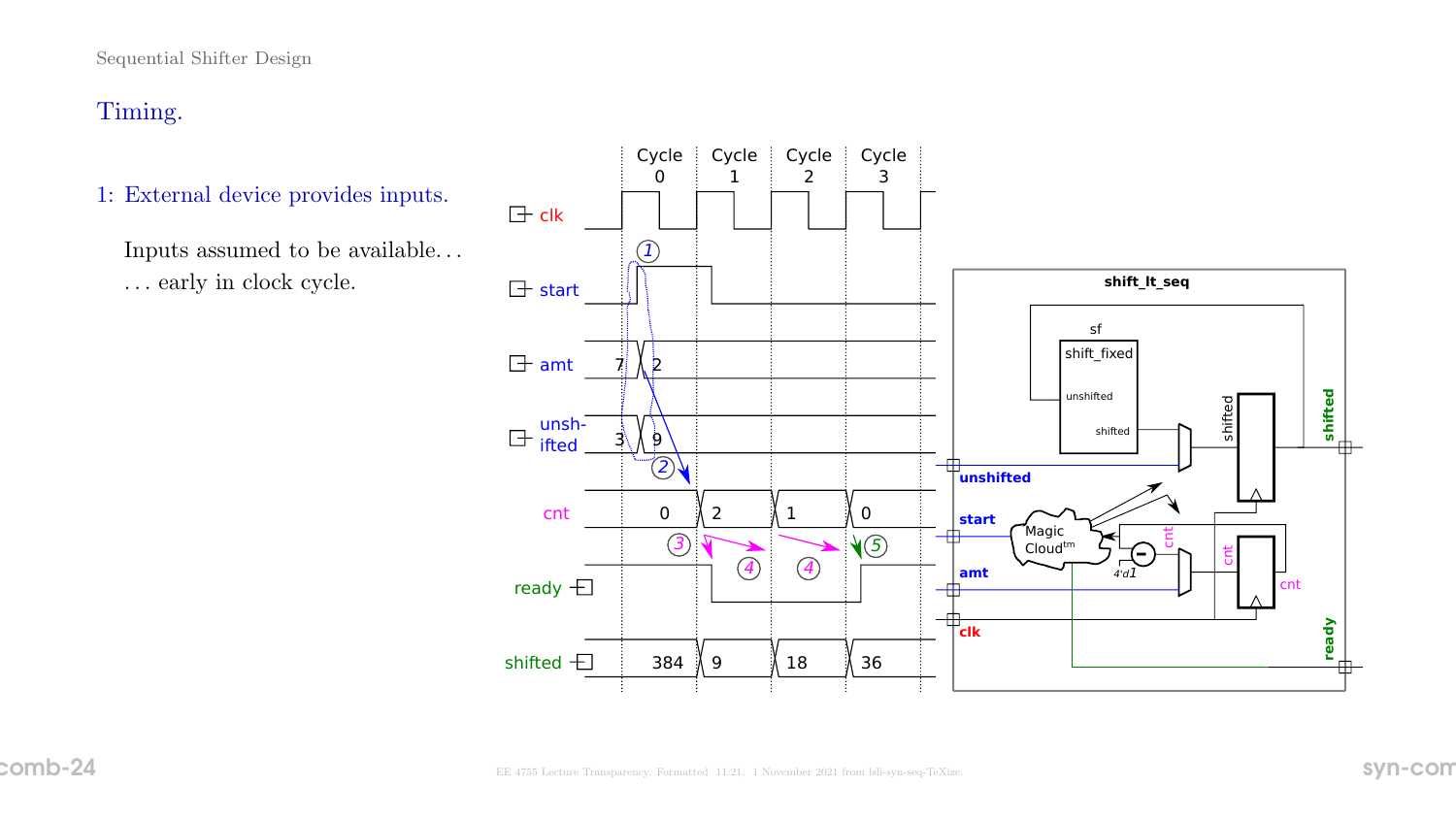2: At positive edge:

cnt initialized to amt.

shifted initialized to unshifted.

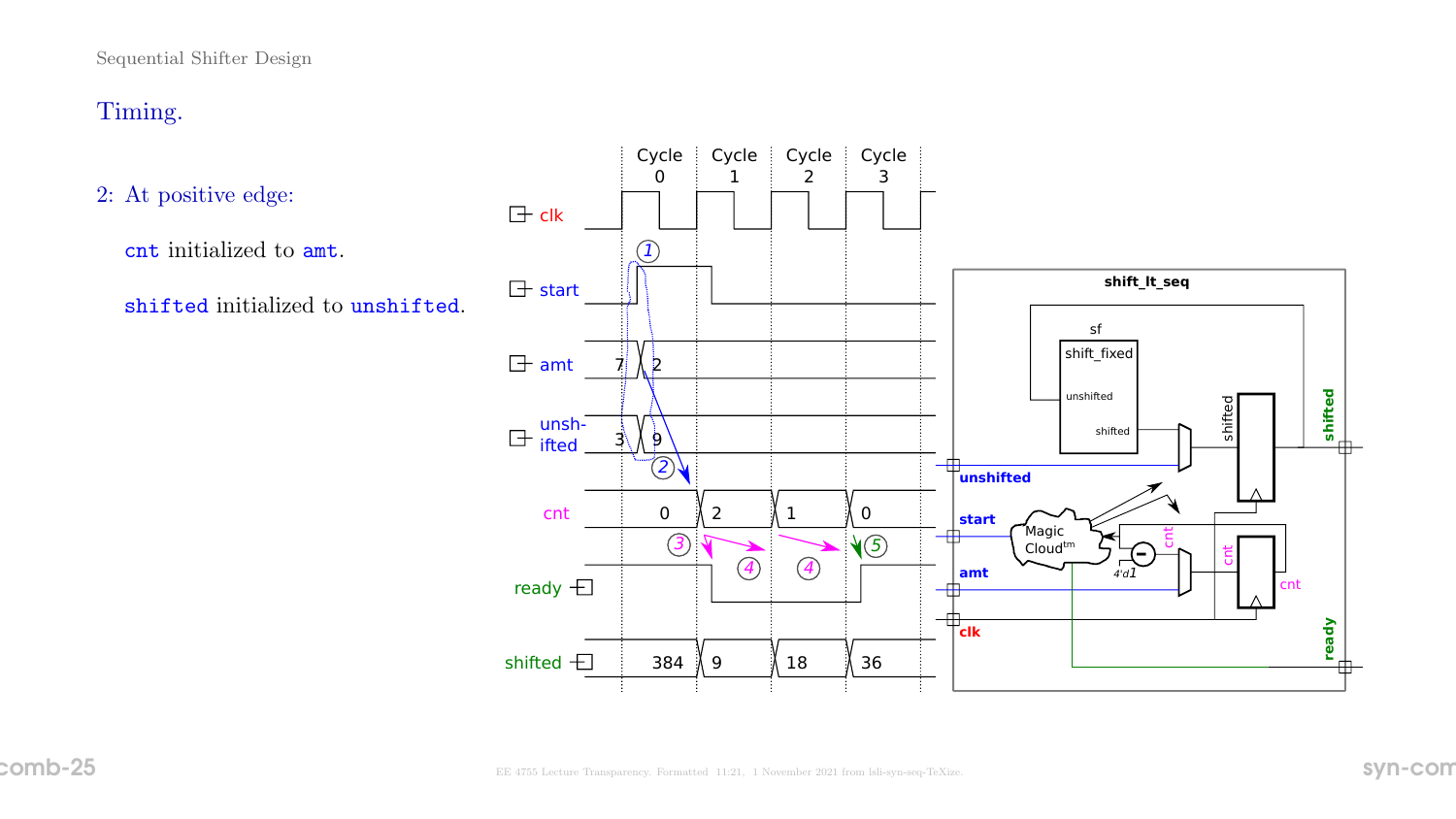3: Early in Cycle 1:

ready goes to zero.

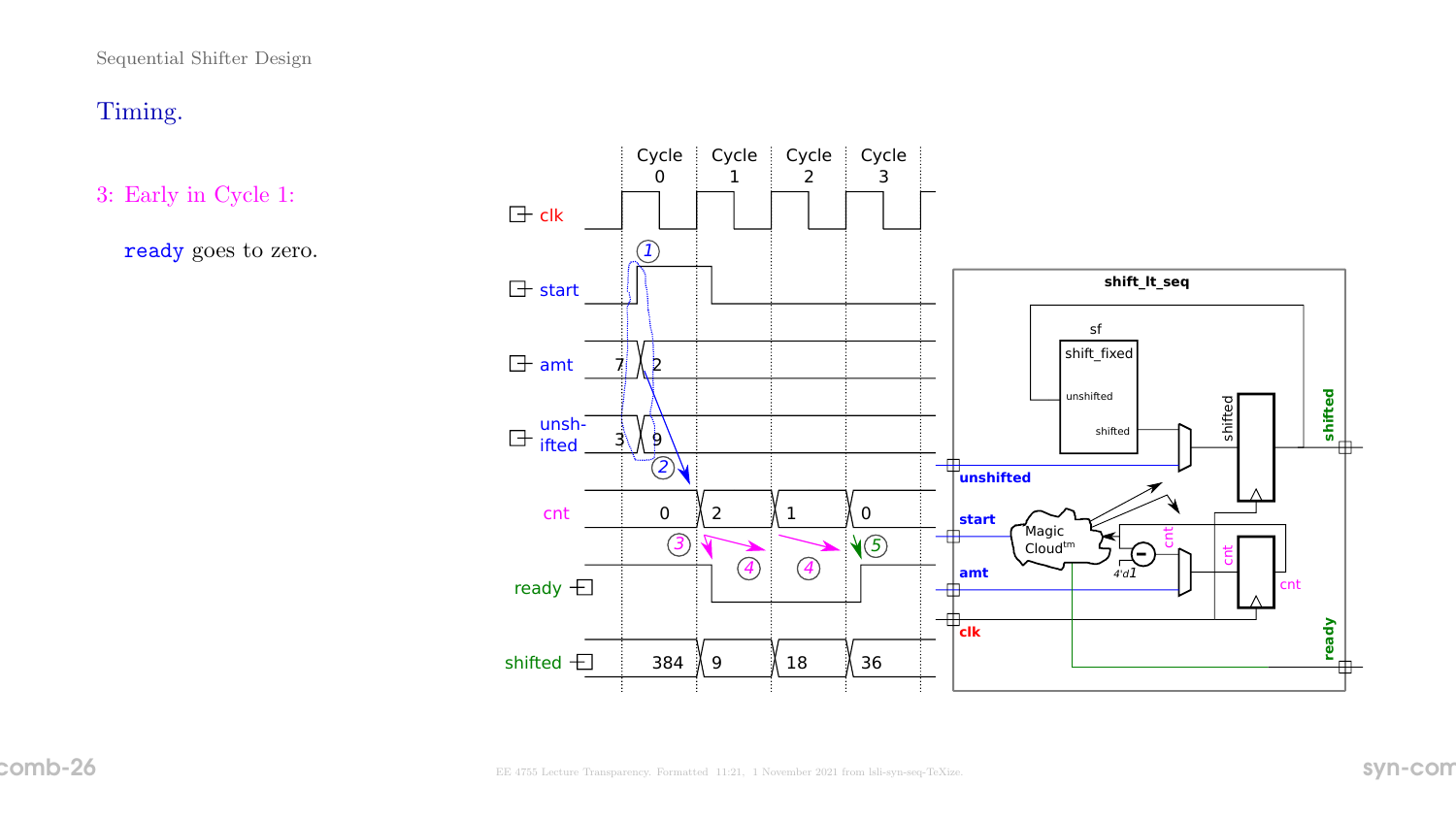- 4: During cycles 1 and 2:
	- New value of count is computed, "shift" performed.

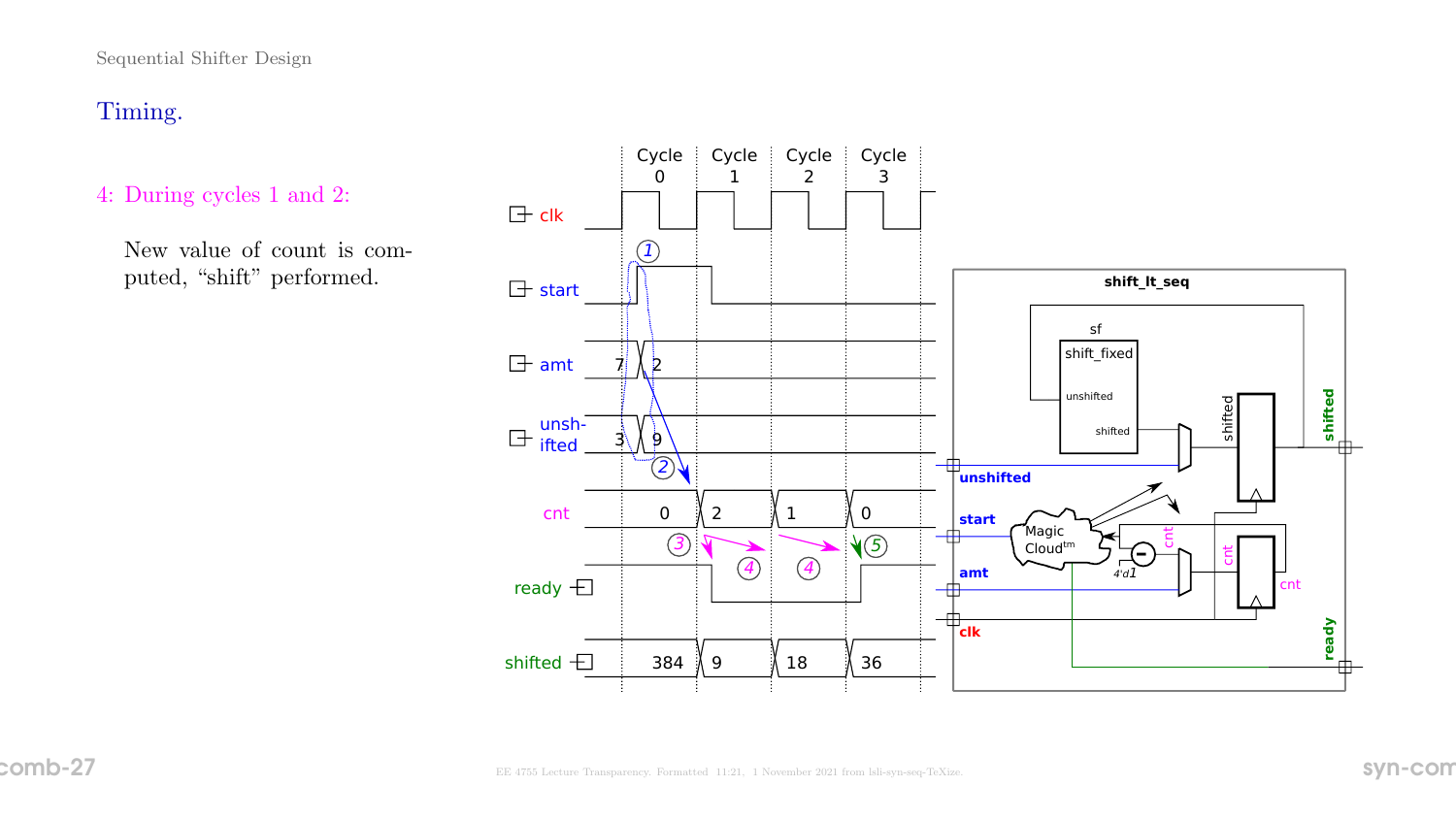- 5: Beginning of cycle 3:
	- Ready signal set to 1.

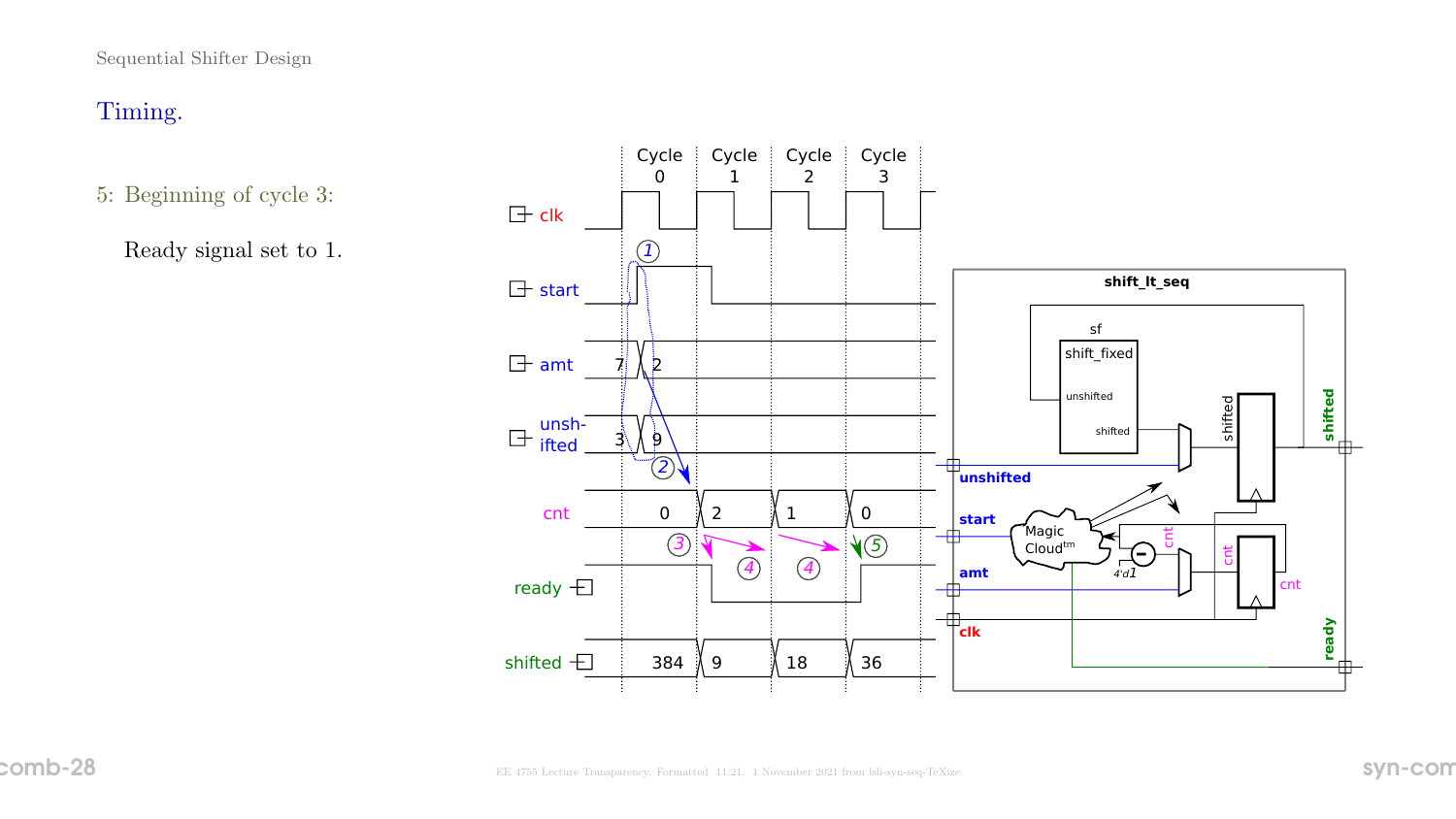## Notes about behavior.

Start signal must be stable at positive edge.

Inputs required to be available early in clock cycle.

Result available at beginning of clock cycle.

Ready signal available early in clock cycle.

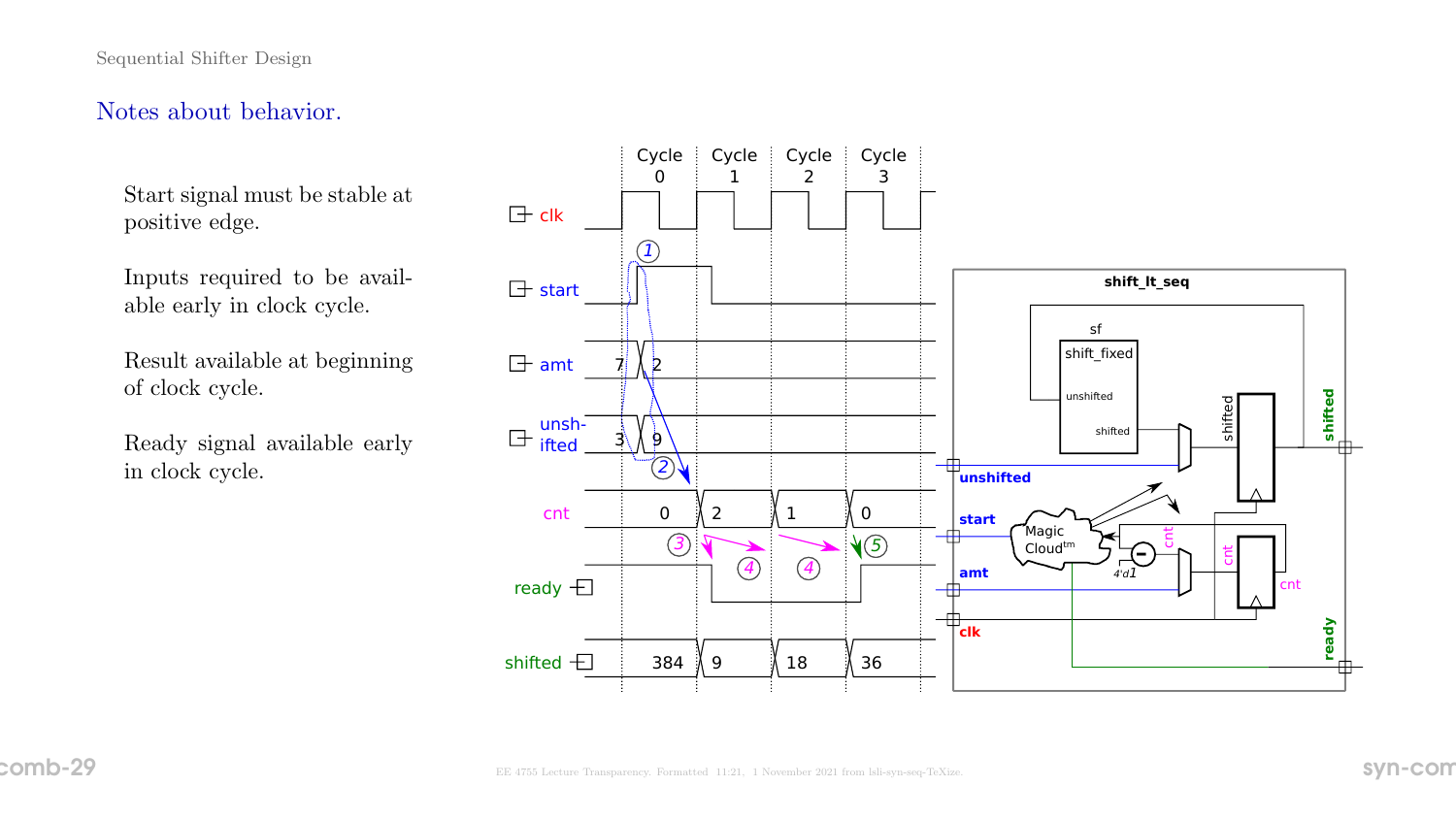## Sequential Shifter Verilog

```
module shift_lt_seq #( int wid_lg = 4, int wid = 1 \lt\lt wid_lg )
  ( output logic [wid-1:0] shifted, output uwire ready,
    input [wid-1:0] unshifted, input [wid_lg-1:0] amt,
    input start, input clk );
  uwire [wid-1:0] sf_out;
  shift_fixed #(wid_lg,1) sf( sf_out, shifted, 1'b1 ); // Fixed Shifter
  logic [wid_1g-1:0] cnt;
```

```
always_ff @( posedge clk )
  if (start == 1) begin
```
shifted = unshifted;  $//$  Load a new item to shift ...  $\cot =$  amt;  $\frac{1}{2}$  ... and initialize amount.

```
end else if ( cnt > 0 ) begin
```

```
shifted = sf_out; // Shift by one more bit ..
cnt--; \frac{1}{1} ... and update count.
```
#### end

assign ready = cnt == 0;  $\frac{1}{8}$  Set ready to 1 when count is zero.

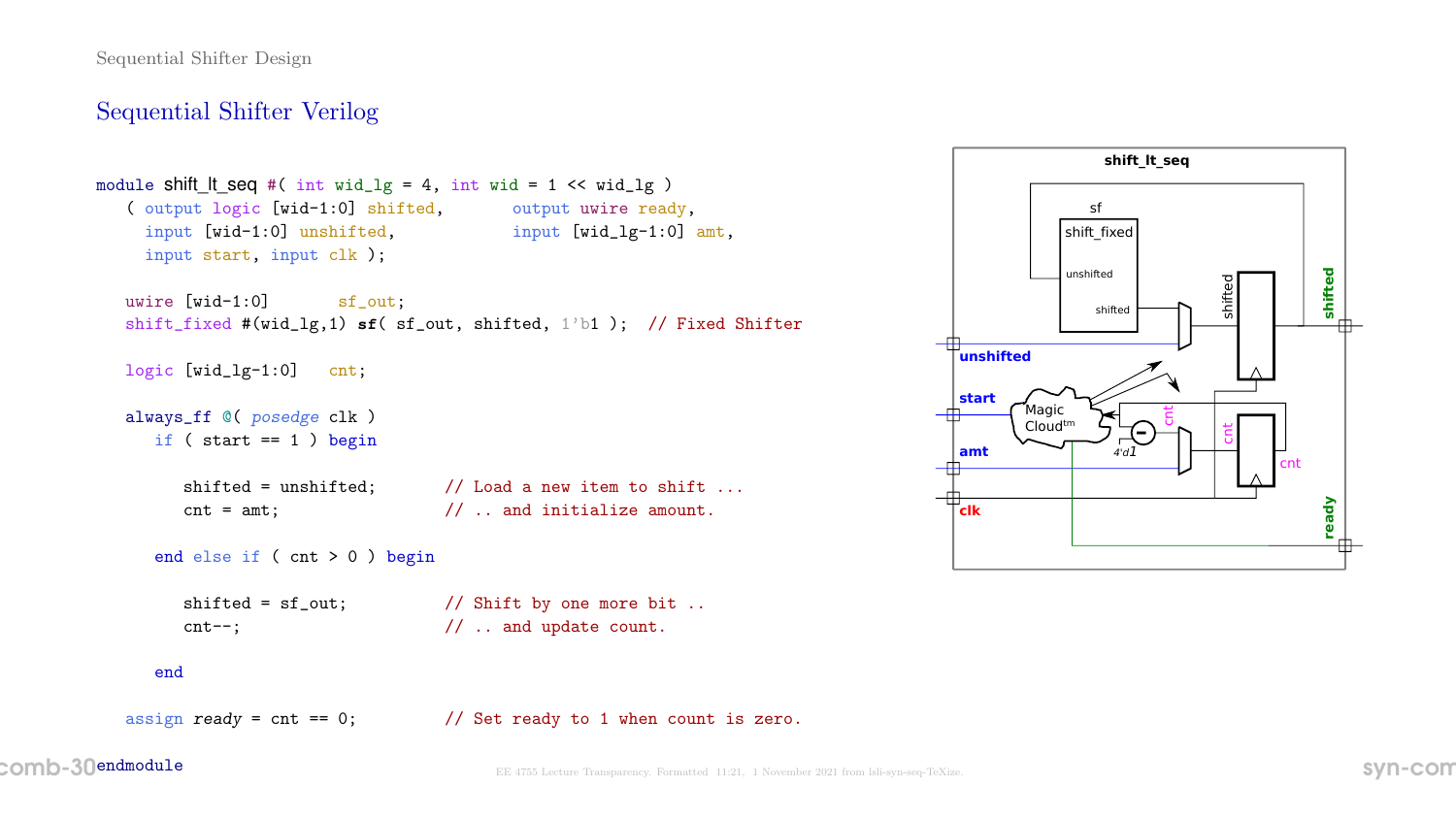## Inferred Hardware, No Optimization

```
module shift_lt_seq
  #( int wid_lg = 4, int wid = 1 << wid_lg )
   ( output logic [wid-1:0] shifted,
     output uwire ready,
    input [wid-1:0] unshifted,
    input [wid_lg-1:0] amt,
    input start, input clk );
  uwire [wid-1:0] sf_out;
   shift_fixed #(wid_lg,1) sf(sf_out,shifted,1'b1);
  logic [wid_1g-1:0] cnt;
   always_ff @( posedge clk )
     if ( start == 1 ) begin
         shifted = unshifted;
         cnt = amt;
      end else if ( cnt > 0 ) begin
         shifted = sf_out;
         cnt--;
      end else begin shifted = shifted; cnt = cnt; end
```

```
assign ready = cnt == 0;
```
 $\mathsf{comb-31}$  Syn-comb-31 EE 4755 Lecture Transparency. Formatted 11:21, 1 November 2021 from lsli-syn-seq-TeXize.

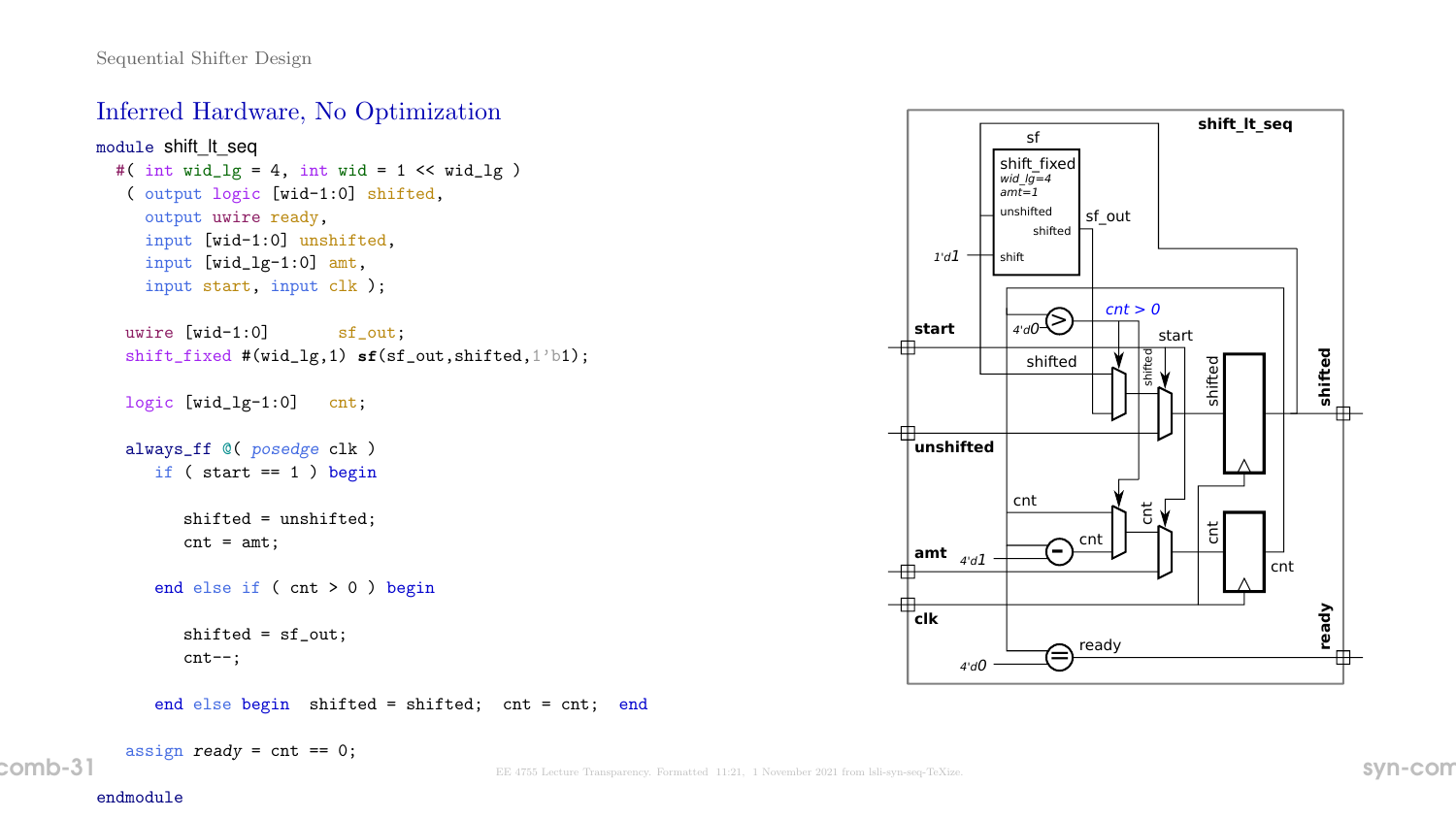## Inferred Hardware, No Optimization

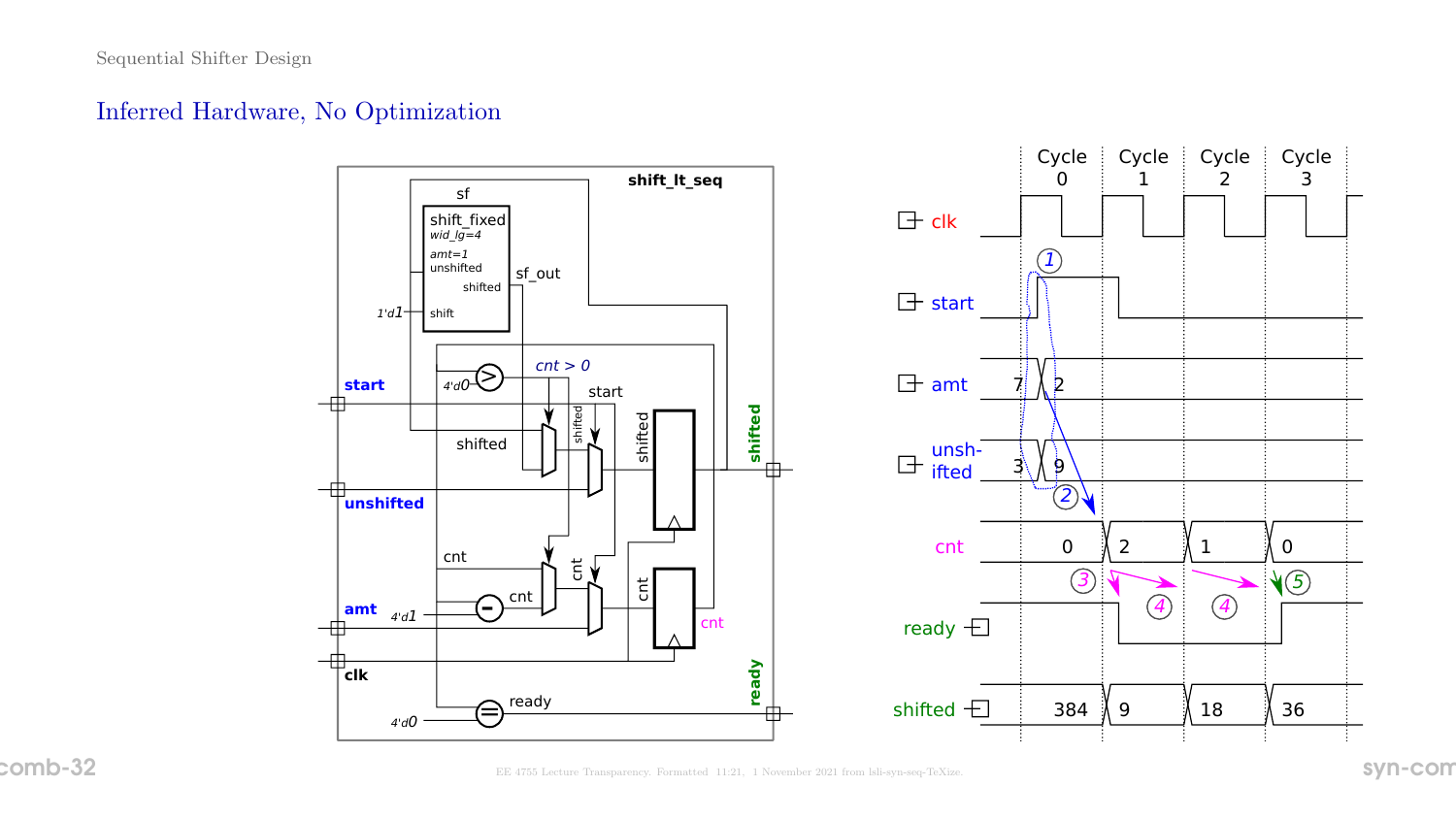

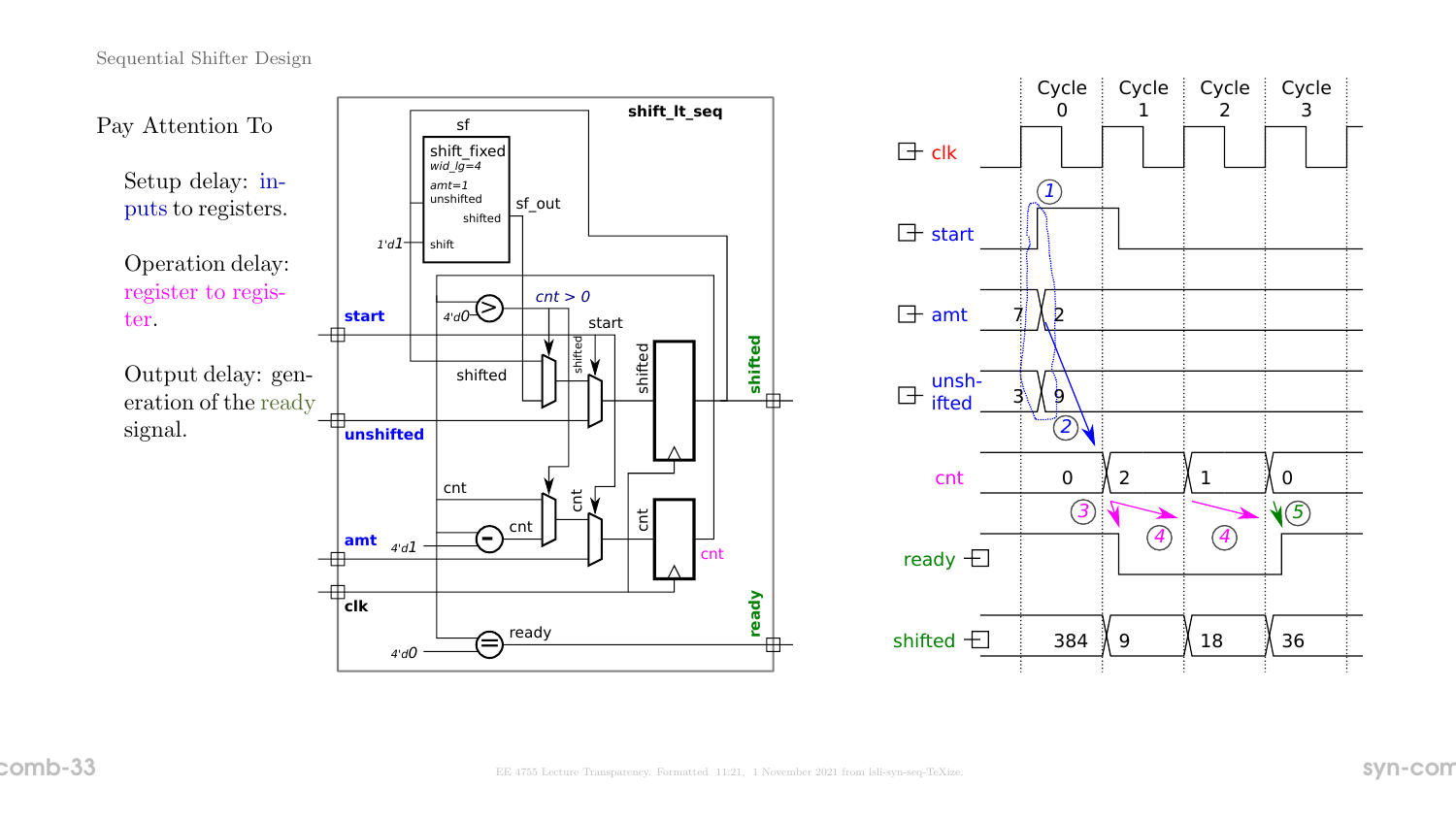## Streamlining and Optimization

Streamline hardware illustration to make it readable.

Include optimizations we hope synthesis program will make.

## Optimization Opportunities

Use an enable for registers.

Shifter is just a bit renaming plus one zero.

The three operations on cnt,  $c > 0$ ,  $c - 1$ , and  $c == 0$ ... . . . can all be done by the same logic.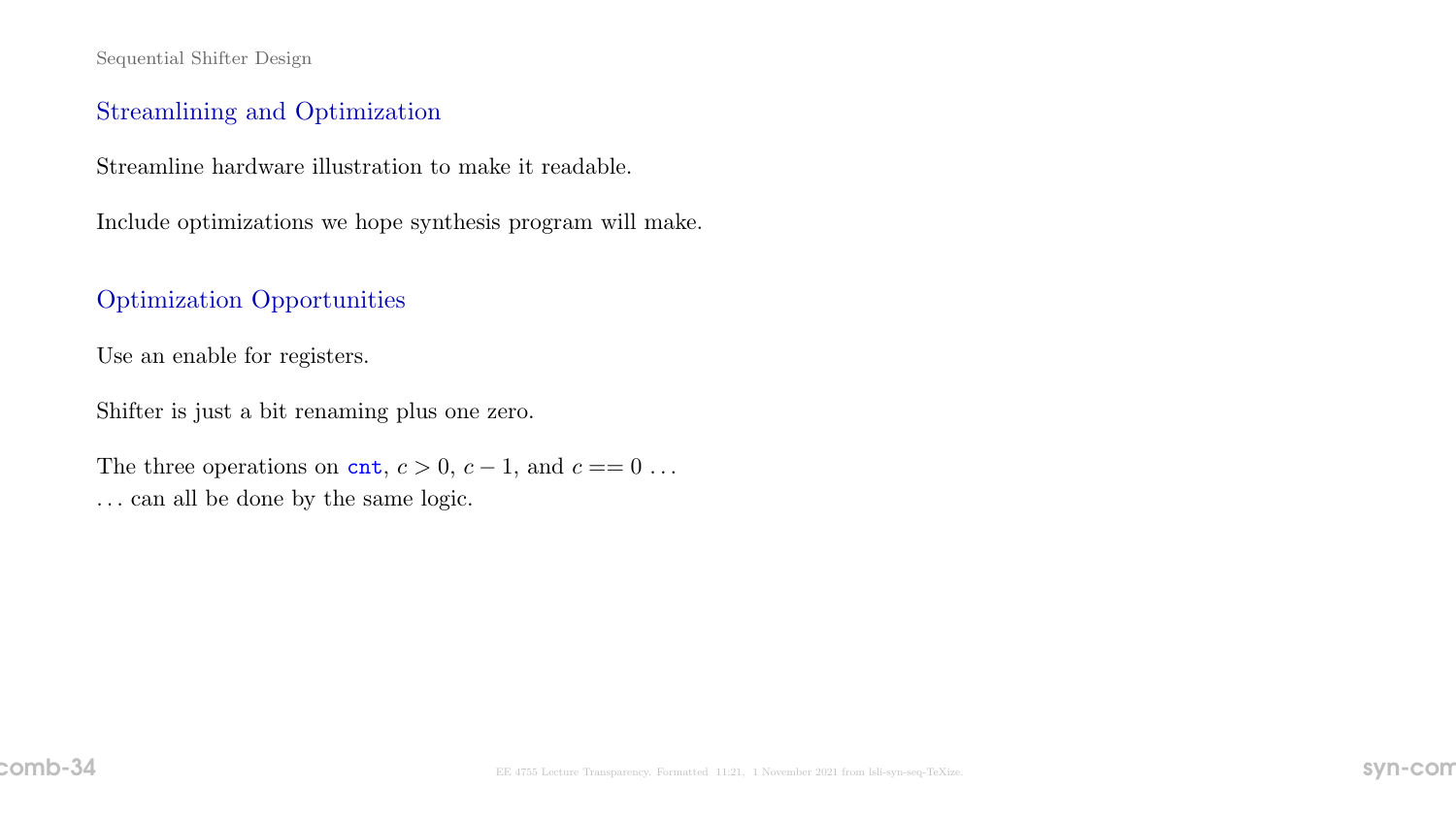

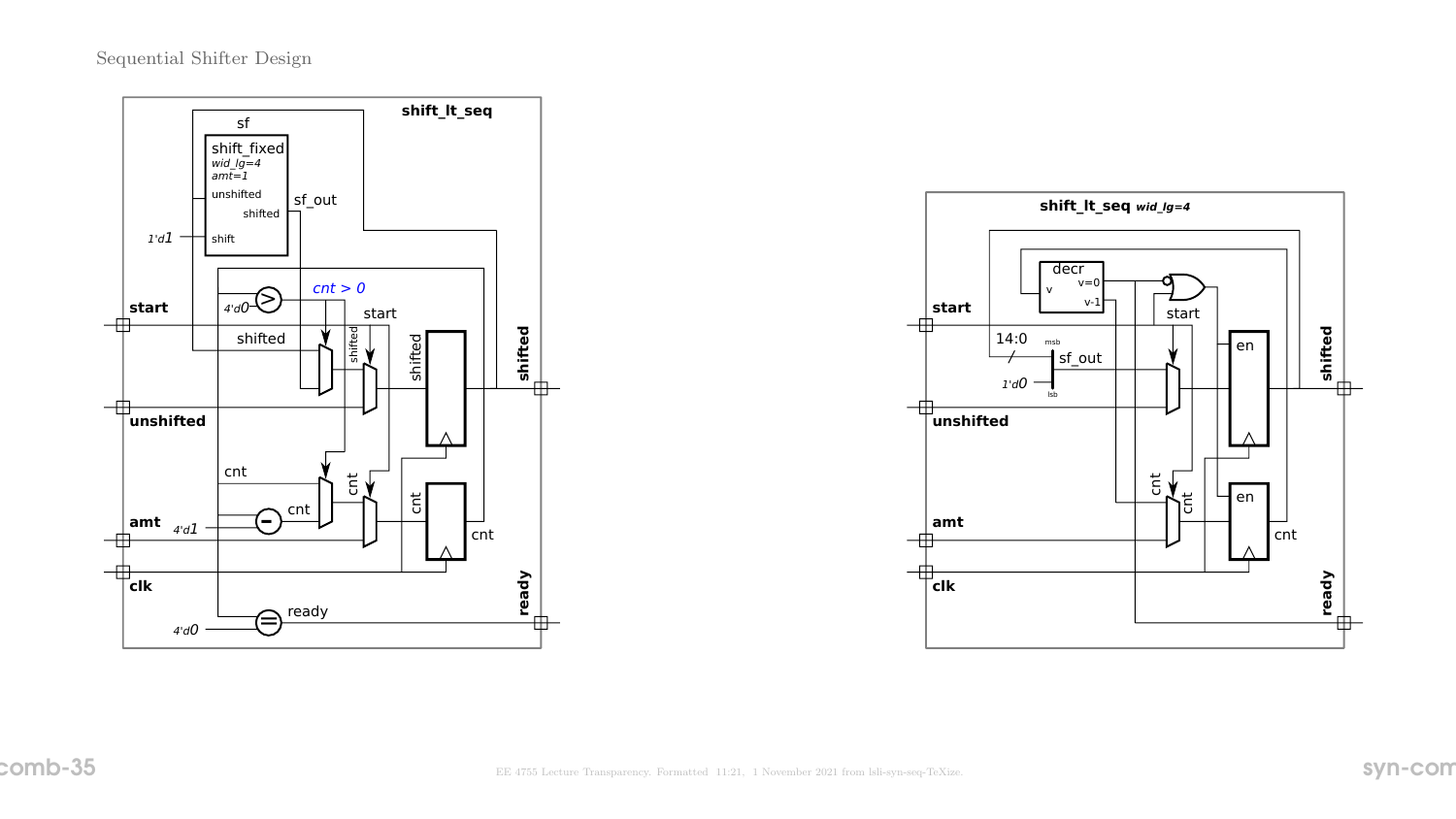## Sequential Shifter with Multiple Shifters

For example: Shift  $x$  by 9 bits.

Use a sequential shifter with 4-bit and 1-bit shifters.

Shift by 4-bits twice and by 1-bit once.

Features

The cnt register divided into multiple segments.

Fixed shifter may or may not shift.